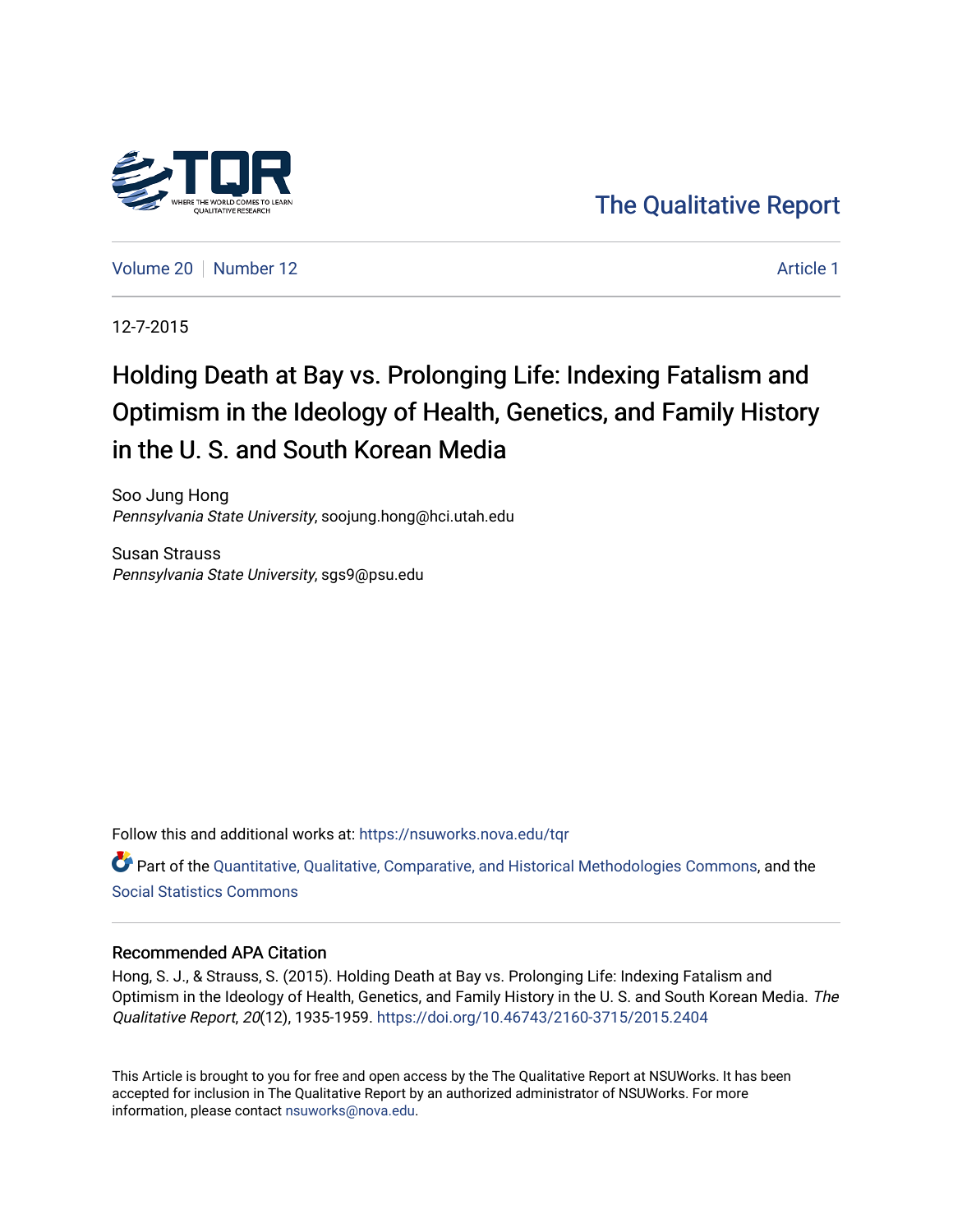# **Qualitative Research Graduate Certificate** Indulge in Culture Exclusively Online . 18 Credits



**LEARN MORE** 

# Holding Death at Bay vs. Prolonging Life: Indexing Fatalism and Optimism in the Ideology of Health, Genetics, and Family History in the U. S. and South Korean Media

# Abstract

Media discourse creates and shapes views of personhood, of possibilities, of wellness, and at the same time, these views and beliefs, in their turn, shape media discourse. Broadcasts of health-related edutainment programs and advertisements are rich sources for the discovery of stances concerning health and illness. We examine media discourse in the United States and South Korea, and uncover consistent indexical patterns pointing to overall ideologies of fatalism in the U.S. and optimism in South Korea. Specifically, from an indexicality-based perspective, we identify the patterned ways in which the ideologies of fatalism and optimism are indexed with regard to agency and stance. We provide evidence of the culturally distinct patterns of discourse that construct health and illness in the U.S. and South Korean media. In the U.S., heart disease and cancer are threats, medicines are omnipotent, and physicians, omniscient. "Death" is explicit and medicines and physicians hold it at bay. Korean discourse frames "life" as explicit underscoring efforts by doctors and medicines to prolong and enhance it. Implications associated with public health discourses employing diverse discursive strategies are discussed.

# Keywords

Media Discourse, Discourse Analysis, Indexicality-Based Perspective, Health Discourse, Optimism, Pessimism, US and South Korea

# Creative Commons License



This work is licensed under a [Creative Commons Attribution-Noncommercial-Share Alike 4.0 License](https://creativecommons.org/licenses/by-nc-sa/4.0/).

# Acknowledgements

Both authors contributed equally to this study.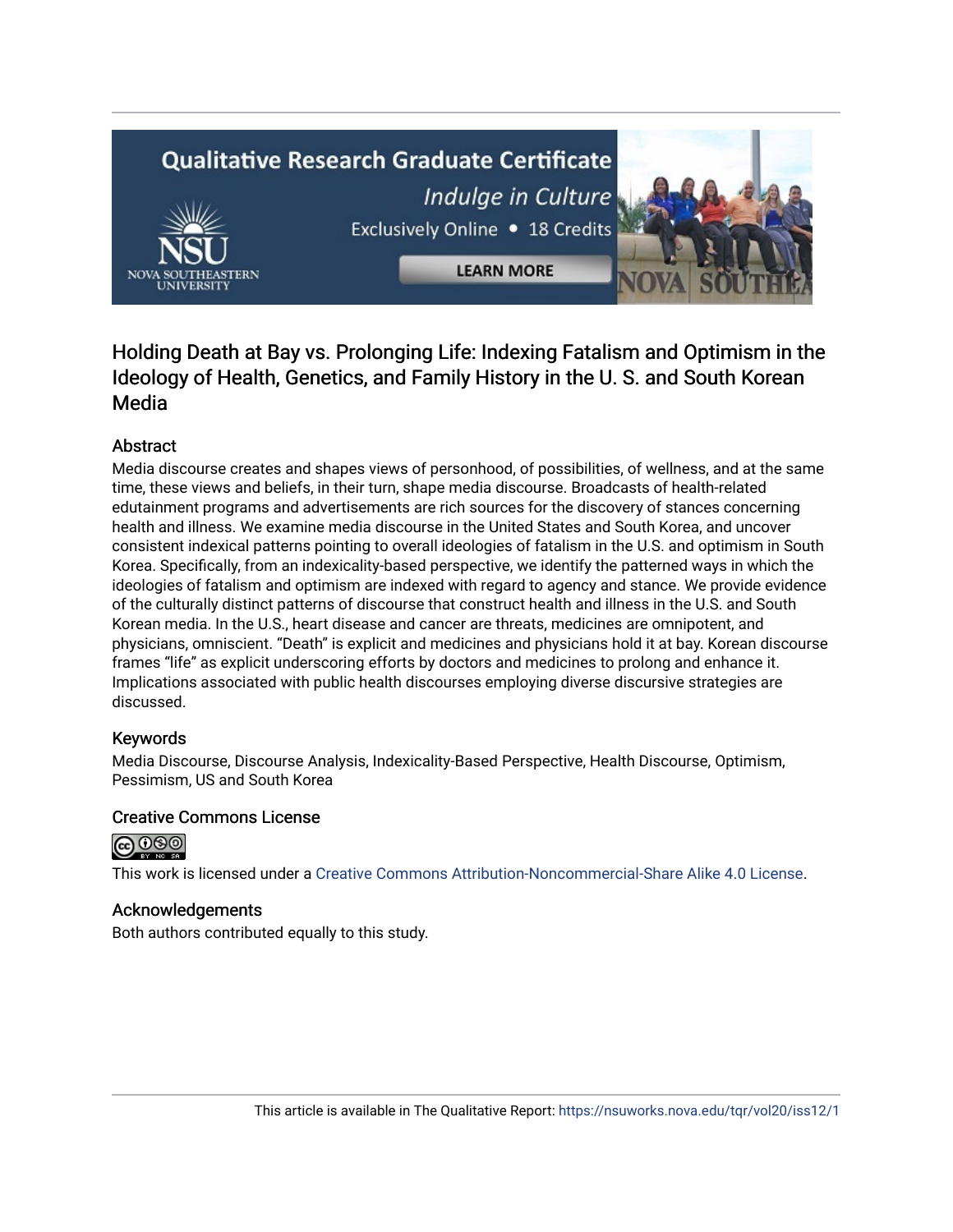

# **Holding Death at Bay vs. Prolonging Life: Indexing Fatalism and Optimism in the Ideology of Health, Genetics, and Family History in the U. S. and South Korean Media**

Soo Jung Hong and Susan Strauss Pennsylvania State University, State College, Pennsylvania, USA

*Media discourse creates and shapes views of personhood, of possibilities, of wellness, and at the same time, these views and beliefs, in their turn, shape media discourse. Broadcasts of health-related edutainment programs and advertisements are rich sources for the discovery of stances concerning health and illness. We examine media discourse in the United States and South Korea, and uncover consistent indexical patterns pointing to overall ideologies of fatalism in the U.S. and optimism in South Korea. Specifically, from an indexicality-based perspective, we identify the patterned ways in which the ideologies of fatalism and optimism are indexed with regard to agency and stance. We provide evidence of the culturally distinct patterns of discourse that construct health and illness in the U.S. and South Korean media. In the U.S., heart disease and cancer are threats, medicines are omnipotent, and physicians, omniscient. "Death" is explicit and medicines and physicians hold it at bay. Korean discourse frames "life" as explicit underscoring efforts by doctors and medicines to prolong and enhance it. Implications associated with public health discourses employing diverse discursive strategies are discussed. Keywords: Media Discourse, Discourse Analysis, Indexicality-Based Perspective, Health Discourse, Optimism, Pessimism, US and South Korea*

Media discourse creates and shapes views of personhood, of possibilities, of wellness, and at the same time, these views and beliefs, in their turn, shape media discourse. Public health discourses across cultures shape audience understanding of health and disease and they employ different strategies that contribute to audiences' perceived risks and threats of health issues. Media discourses in health-related edutainment programs and advertisements can therefore be rich sources for the discovery of culturally divergent stances and ideologies of agency concerning health and illness. In the present study, we elucidate the various ways in which the respective ideologies of fatalism and optimism are indexed in the multiple instances of public health discourse. Specifically, from an indexicality-based perspective, we focus on public health discourse in U.S. and South Korean media and we identify the patterned ways in which ideologies of fatalism and optimism are indexed with regard to agency and stance.

### **Literature Review**

### **Fatalism in the Health Context of the U.S.**

Since public health communication designedly aims to influence people's attitudes or behaviors, it runs the potential risk of interfering with personal freedom and thus violating respect for autonomy (Guttman, 2000). In terms of health beliefs affecting media health discourses, the influence of fatalistic beliefs should be considered significant in relation to audience autonomy and control. According to Lee, Niederdeppe, and Freres (2012), "Fatalism is an outlook that events are controlled by external forces and humans are powerless to influence them" (p. 486). In the context of cancer communication, Jensen et al. (2011) also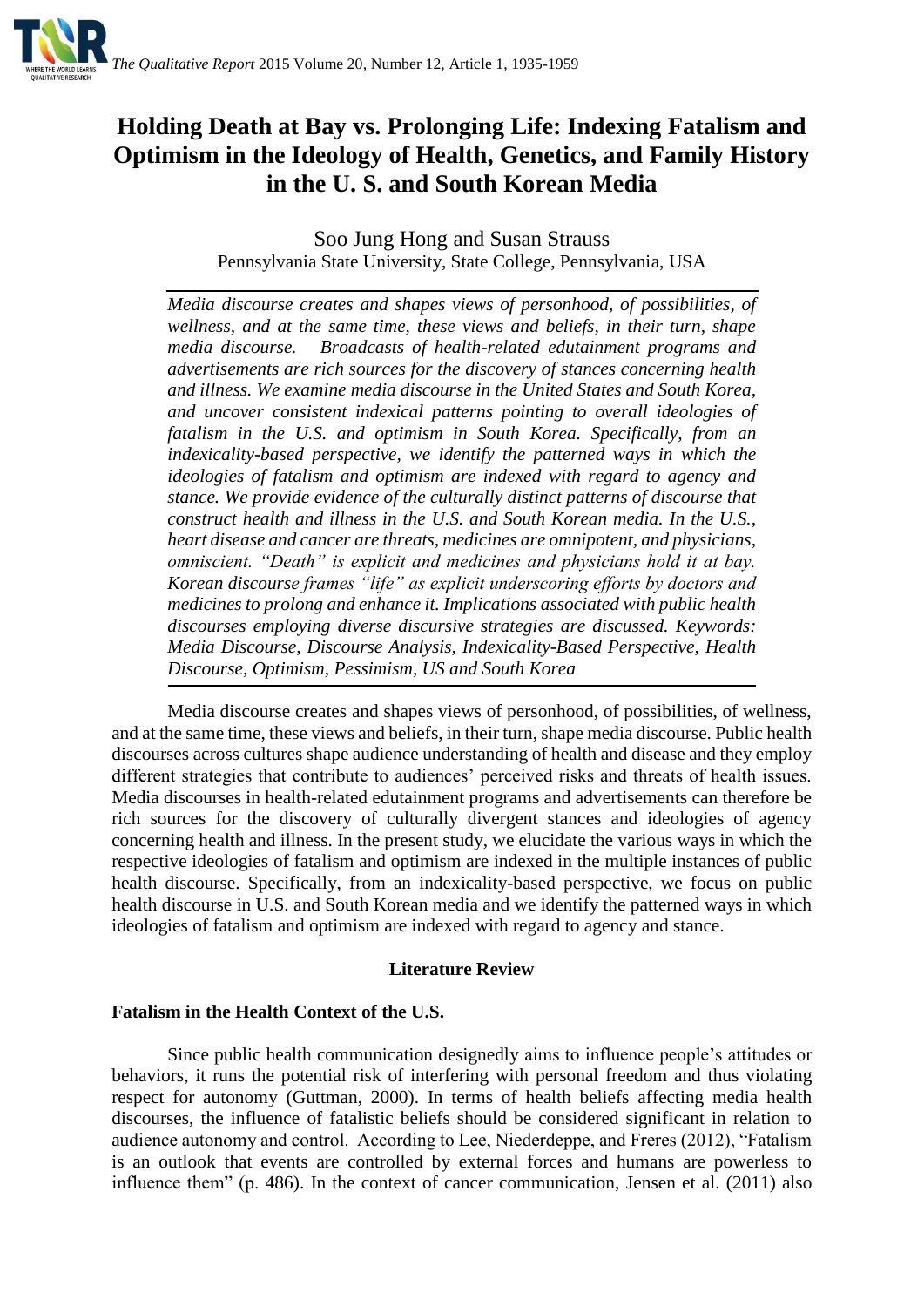define fatalism as an individual's thought that nothing can be done to influence the results of a situation.

According to the literature, media coverage and framing<sup>1</sup> have contributed to fatalism toward health outlooks in U.S. society (see Angell & Kassirer, 1994; Jensen 2008; Jensen et al., 2011; Nelkin & Lindee, 1995; Parascandola, 2000). This tendency goes back to the 70s when Greenberg (1975) criticized optimism in cancer coverage. Greenberg (ibid) argued that the general public had developed exaggerated expectations about curing and surviving cancer due to unrealistically optimistic representations in the media: Despite two decades and several billion dollars expended on research for cancer cures, official figures on trends in five-year survival rates did not provide foundations for the degree of optimism that characterized media discourse. This skewed view of optimism in U.S. health discourse may have influenced the American media landscape in the later decades.

In the context of health communication research, studies on fatalism have mostly focused on cancer. Cancer fatalism is a specific type of fatalism, essentially the belief that an individual can do nothing to prevent or treat the disease (Jensen et al., 2011; Powe & Finnie, 2003). Cancer fatalism is conceptually defined as "the belief that death is inevitable when cancer is present," (Powe & Finnie, 2003, p. 454). According to scholars, the characterization of these fatalistic beliefs can be better described by a sense of pessimism, helplessness, and confusion (Lee, Niederdeppe, & Freres, 2012; Niederdeppe & Gurmankin Levy, 2007). News coverage has also been linked to fatalistic reactions to reports on disease, primarily cancer. News coverage that includes qualifications and explicit limitations of scientific studies is referred to as *hedged* (Crismore & Vende Kopple, 1988; Jensen 2008; Jensen et al. 2011). Unqualified and unmitigated expressions of certainty in news coverage is referred to as *streamlined* (Jensen 2008, Jensen et al., 2011). The differences between hedged and streamlined media coverage have also been investigated in the context of fatalism as a reaction to cancer. Several scholars analyze news coverage in the US and found that the tendency of streamlined news coverage of cancer might cause reactions of fatalism (Brody, 1999; Russell, 1999; Slenker & Spreitzer, 1988). According to Brody (1999), streamlined articles frequently cause apparent contradictions between research findings, thus cultivating fatalistic beliefs on the part of the audiences that research findings have no effect on health outcomes. Nevertheless, cancer news stories are often exemplified as devoid of hedging (Reynolds, 2001; Russell, 1999). Consistent with past criticisms of streamlined cancer news (Brody, 1999; Russell, 2001), Jensen et al. (2011) find that participants exposed to hedged cancer news reported feeling less fatalistic than their peers (Niederdeppe, Fowler, Goldstein, & Pribble, 2010).

Furthermore, the understanding of health is significantly influenced by the types of media discourse that reveal scientific uncertainty, potentially leading to fatalistic belief systems with regard to illness and disease. Although many kinds of health issues and diseases are not free from scientific uncertainty presented in media discourse, people's lay understanding of genetics and family health history is one of the most evident examples. Genetic determinism identifies genes as "the sole relevant causal feature of an individual's characteristic and life courses" (Condit, Parrott, & O'Grady, 2000, p. 558). Genetic discourses reflecting genetic determinism are already rampant in the media in diverse forms. Genetic determinism can thus be understood as a frame of fatalistic media health discourse as well.

1

<sup>&</sup>lt;sup>1</sup> "Framing" is a term used in mass media discourse that refers to the process of "communicating text or messages to promote certain facets of a "perceived reality," and make them more salient in such a way that endorses a specific problem definition, causal interpretation, moral evaluation, and/or a treatment recommendation" (Entman, 1993, p. 51). This concept is rooted in Goffman's (1974) construct of "frame" as "schemata of interpretation" that enable individuals to "locate, perceive, identity, and label" occurrences or life experiences.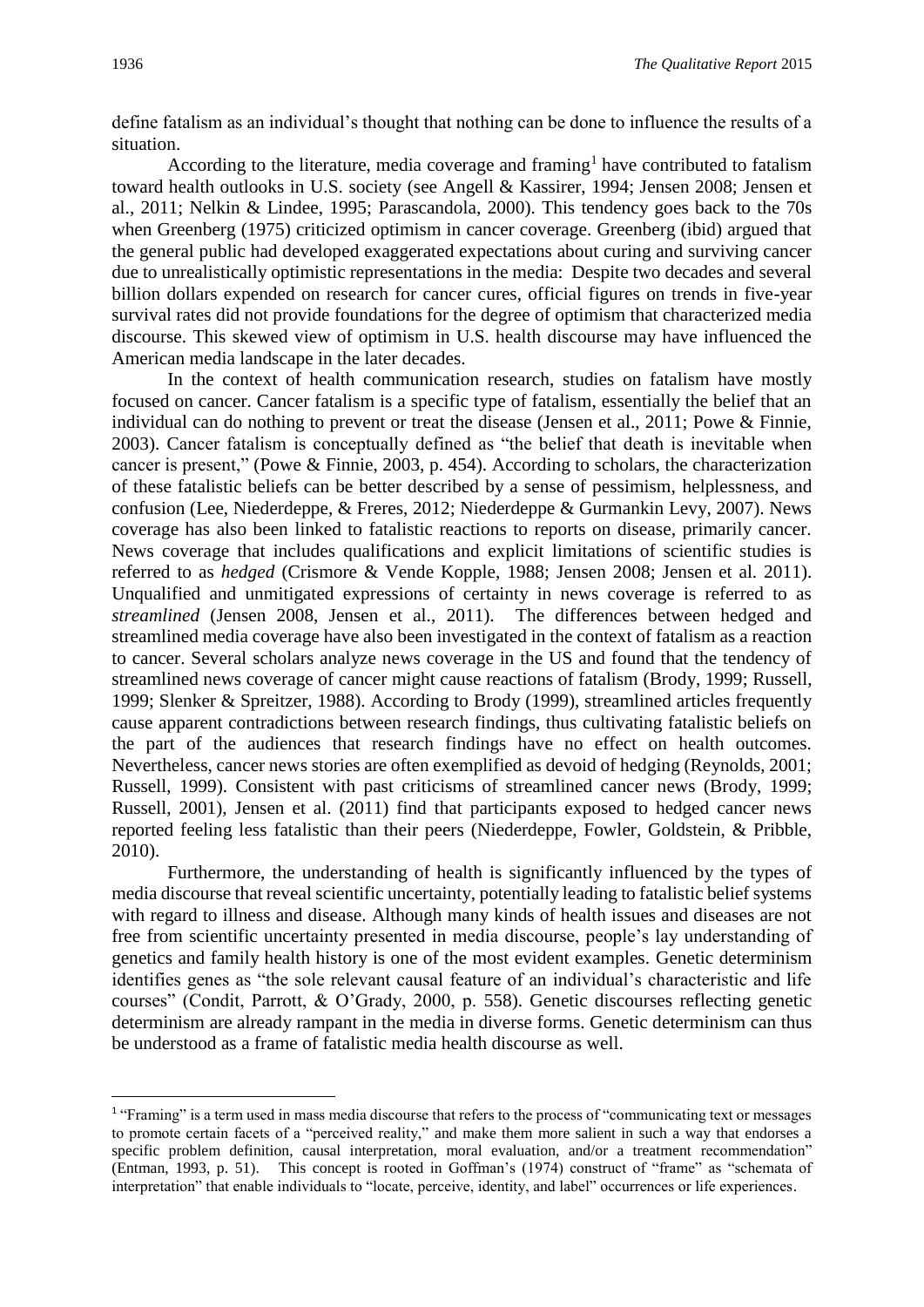Genetic determinism induces fear by functioning as a threat to individuals and families inheriting particular genetic conditions. Scholars (Condit, Ofulue, & Sheedy, 1998; Lippman, 1992; Peters, 1997) have pointed out a number of problematic characteristics of a public ideology concerning genetic determinism caused by increased public attention to genetics. Various social critics (Andrews, 1999; Nelkin & Lindee, 1995; Rothstein, 1999) have suggested that overly deterministic attitudes might lead to inappropriate behaviors (Parrott, Silk, & Condit, 2003). In the medical realm, Parrott, Silk, and Condit (2003) argue, "individual beliefs that genes determine disease may negatively impact confidence associated with the ability to improve health through personal action, or self-efficacy, as well as belief in the efficacy of medical interventions, or response efficacy" (p. 1099). Furthermore, Nelkin and Lindee (1995) discuss the problems of genetic essentialism in the mass media, and illustrate the deterministic and discriminatory discourse concerning genetics, which help make ambiguity or uncertainty about genetic inheritance become a truth. This kind of public discourse may cause risks interfering with personal freedom or violations for respect for patients' autonomy as Guttman (2000) indicates. Therefore, with regard to the influences of fatalism and scientific uncertainty in media, autonomy and control are the most important ethical issues to be considered.

Recent research on health discourse in South Korea has centered primarily on news framing with a focus on newspapers and TV broadcasting on a number of health issues such as dementia, breast cancer, and the H1N1 virus (Bae, 2012; Jung, 2011; Kim, 2010; Yeon, 2012). These studies investigate health news framing by focusing on a wide variety of news framing styles such as reporting attitude (Yeon, 2012), episodic/thematic frames (Bae, 2012), medical and human interest frames (Jung, 2011), and frames concerning public agenda, disaster recognition and economic results (Kim, 2010). While no close, discourse analytic research on health discourse has been conducted as yet, quantitative and content analytical results in the few studies that have been done do point to a more optimistic view of health and medicine in South Korea than in the West.

#### **Stance and Agency in Public Health Discourse**

The presentation of fatalism and scientific uncertainty in media health discourse can be examined with respect to stance and agency influencing the individual autonomy of consumers of media discourse. Specifically, issues concerning audience autonomy are essentially related to the dynamics of power and control, which can be linguistically analyzed in the light of agency.

#### **Research Questions**

As a Korean PhD candidate studying health communication in the U.S., Soo Jung Hong has explored health beliefs such as genetic determinism and cancer fatalism, scientific uncertainty, and public health discourse using both qualitative and quantitative research methods, and has investigated cross-cultural differences in health discourse especially between the U. S. and South Korea. Susan Strauss is an applied linguist specializing in linguistic anthropological and discourse analytic interfaces between discourse and culture, with a specialization in both U.S. American English and Korean discourse.

Based on our common interests in health discourse, language, stance, and culture, we set out to investigate the following: "What are the linguistic/discursive differences in public health discourse between the U.S. and South Korea and what are the implications embedded in those differences?" This initial query led to our research questions.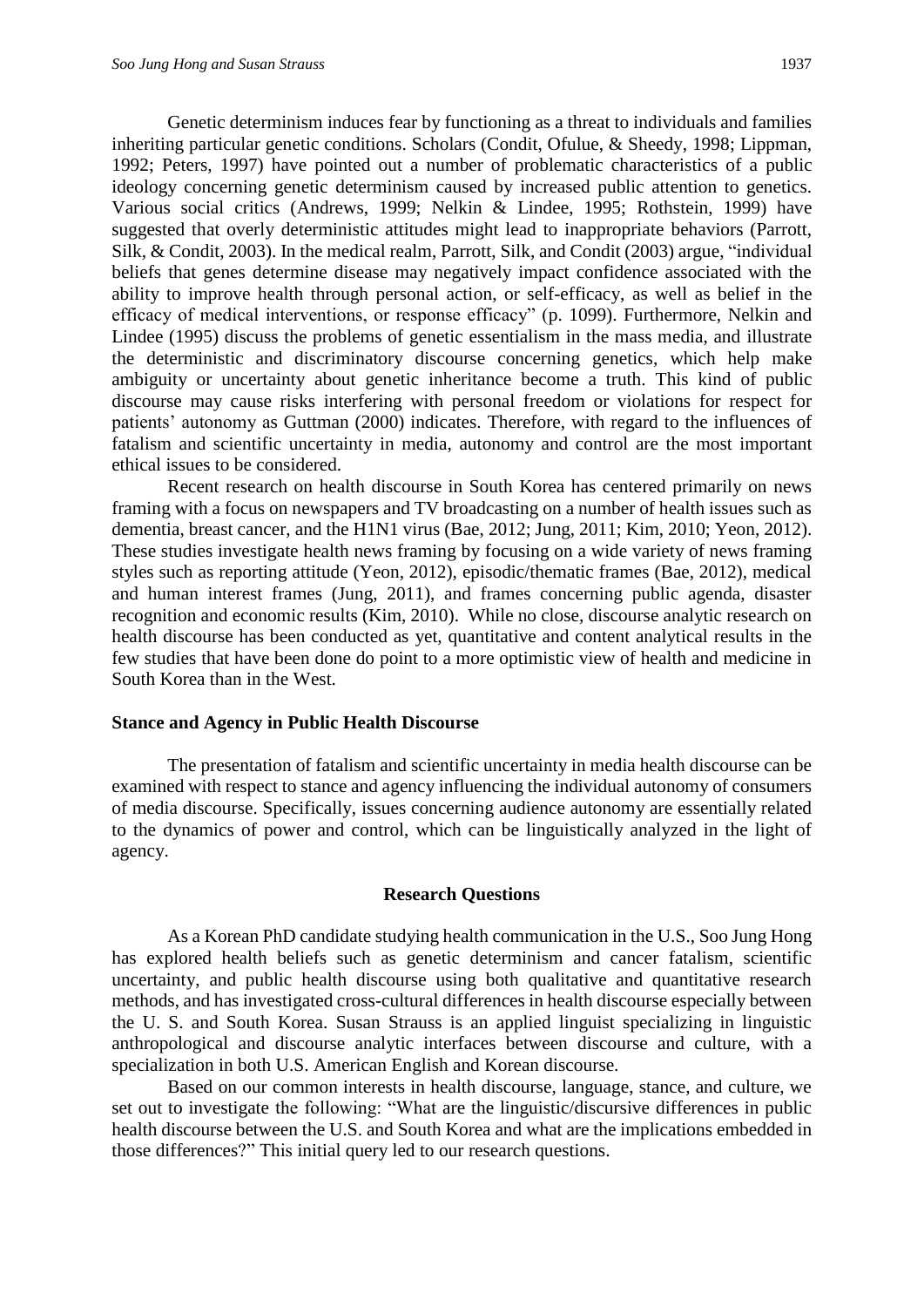**RQ 1:** What are the functions of stance and agency in the media discourses of health, genetics and family health history in the U.S. and South Korean TV health programs and other instances of public media in the U.S. and South Korea? What are the specific linguistic markers that index stance and agency and how do these linguistic instantiations of position (stance) and responsibility (agency) construct and create personal and national ideologies with regard to illness and relative potential for curing illness?

**RQ 2:** What are the differences in stance and agency revealed in the discourse between the two cultures? What are the implications of these differing discursive strategies in each culture?

#### **Methods**

#### **Discourse Analysis: Indexicality, Agency, and Stance**

Our qualitative investigation into the discourse of health, illness, medicine, and death as portrayed in the various media representations of the two countries was broadly driven by our definitions of discourse and stance. "Discourse is the social and cognitive process of putting the world into words, of transforming our perceptions, experiences, emotions, understandings, and desires into a common medium for expression and communication…" (Strauss & Feiz, 2014, p. 1). As such, discourse serves to "verbally calibrate" (Du Bois, 2011) our thoughts and perceptions, our views of reality and our beliefs—"Nothing in discourse is neutral" (Strauss & Feiz, 2014, p. 3).

We employed an inductive, step-by-step, macro-micro-macro approach to discourse, whereby the macro level (e.g., general surface level) meaning of a text or interaction is both created and shaped by the micro-level instances of words, phrases, expressions, tones of voice, and, where relevant, silences, gestures, grimaces, and other accompanying semiotic media (e.g., Blommaert, 2015; Strauss & Feiz, 2014; van Dijk, 2008).

We appeal to the notion of indexicality, where meaning is created through not simply the so-called literal meanings of words, but through the interweaving of what is said, how it is said, and the implicit level of meaning (Ochs, 1996; Silverstein 1976, 1996; Strauss & Eun, 2005; Strauss & Feiz, 2014; Strauss & Youn, 2012). Indexicality rests in the domain of semiotics, where meanings and ranges of meanings transcend the literal, so-called "objective" meanings of words and extend to symbolic and figurative associations of words and meanings created by individuals and societies in context. Ochs (1996) discusses indexicality and indexical reference as the interactional substance through which "language practices encode and socialize information about society and culture" (p. 409).

Of course, words and linguistic expressions carry semiotic meaning—but those meanings shift and change and expand and contract as they are used in contexts. "Cholesterol" is one such topic-relevant word. The objective, scientific meaning of "cholesterol" refers to the fatty substance found in the body's cells. In the context of health discourse, however, "cholesterol" takes on altogether new meanings. Contextually situated expressions like "good/bad cholesterol" and "high/low cholesterol" might index not only states of cardiovascular wellness and risk, but also specific types of dietary practices, emotional panic, or a sense of relief. Such expressions even appear discursively to denote inalienable, personal characteristics through the use of possessive determiners, for example, "my good cholesterol," "my bad cholesterol."

In this research, we take an indexicality-based approach to *stance* and *agency* in terms of how both forces pattern in the discourse of health under investigation. We define *stance*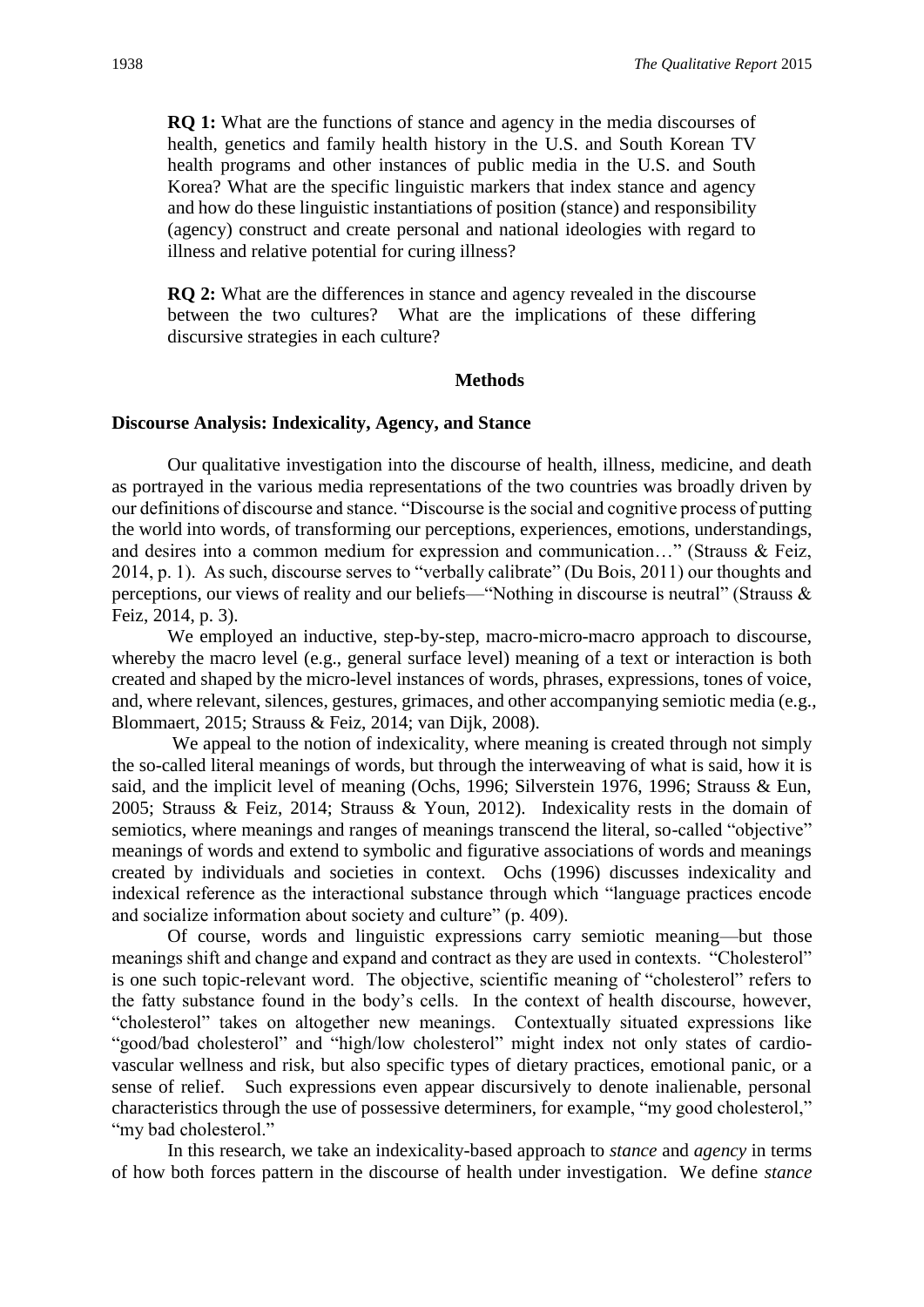here as: "the speaker's or writer's feeling, attitude, perspective, or position as enacted in discourse," (du Bois, 2007; Ochs 1990, 1992, 1996; Strauss & Feiz, 2014, p. 275), made visible through a wide array of linguistic choices. *Stance* is often sub-categorized into epistemic stance (i.e., degree of speaker/writer certainty; see Biber & Finegan, 1989; Chafe & Nichols, 1986; Ochs, 1996) and affective stance (i.e., moods, feelings, and degrees of implicit or explicit emotional involvement; see Besnier 1990, 1993; Goodwin & Goodwin, 2000; Ochs, 1996).

*Agency* is defined as "the property of …entities (i) that have some degree of control over their own behavior, (ii) whose actions in the world affect other entities' (and sometimes their own), and (iii) whose actions are the object of evaluation (e.g., in terms of their responsibility for a given outcome" (Duranti, 2004, p. 453). Ahearn (2001) points qualitatively oriented scholars who study agency "to look closely at language and linguistic form" (p. 109).

In the discourse of health and wellness, micro level indices of epistemic stance, affective stance, and agency reveal the respective viewpoints of each sociocultural group under investigation with respect to such questions as: Who or what is responsible for the overall health of the people? Who or what is responsible for causing illness and for curing illness? How do these varying perspectives of agency shape audience/consumer perceptions of medicine and medical practitioners in each country? And how do such perspectives lead to ideologies of personal control or despair over individual issues of health and wellness?

#### **Data**

1

The data for this project consist of the following: (1) 120 minutes of Television discourse: 60-minute episode of a popular TV medical advice program aired in the United States, *The Dr. Oz Show*, and a 63-minute episode of a popular TV medical advice program aired in South Korea, **비타민** *Vitamin<sup>2</sup>* , (2) television- and internet-based ads for over-thecounter medications from the U.S. and South Korea, (3) television- and internet-based advertising for prescription statin drugs in the U.S., and (4) cigarette warning labels from both countries. We summarize these in Table 1.

We selected the data for multiple reasons. We chose the two TV medical advice programs based on the health issue (family health history communication) and the type of TV show to compare them to each other. *The Dr. Oz Show* is the Emmy Award-winning, nationally syndicated TV health Show in the US. *The Dr. Oz Show* analyzed in this study was aired on December 12, 2011 on PBS. The program selected for this study was the third step of *Dr. Oz*'s campaign *Transformation nation: million dollar you*, which was developed for audiences'

health promotion and disease prevention. *Vitamin (*비타민) is a South Korean TV infotainment show, which is one of the oldest (since 2003), and the most popular and famous TV health Show in South Korea. This show is currently being aired through KBS2 every week. The program analyzed for this study was aired on August 11, 2011 as the 400th special program. Both programs selected for this study are representative TV health advice programs in the two countries. We also selected television- and internet-based ads for over-the-counter medications from both countries to complexify our investigations of the differing discursive strategies in each culture concerning fatalism vs. optimism and instantiations of agency, all as related to health and illness. We analyzed cigarette warning labels based on the same rationale. In addition, although television- and internet-based advertising for prescription statin drugs are available only in the U.S., they were selected because we find that the discourse of those

<sup>2</sup> The program name is 비타민**.** It is Romanized for the program as *Vitamin*, and pronounced *bee ta meen* in Korean.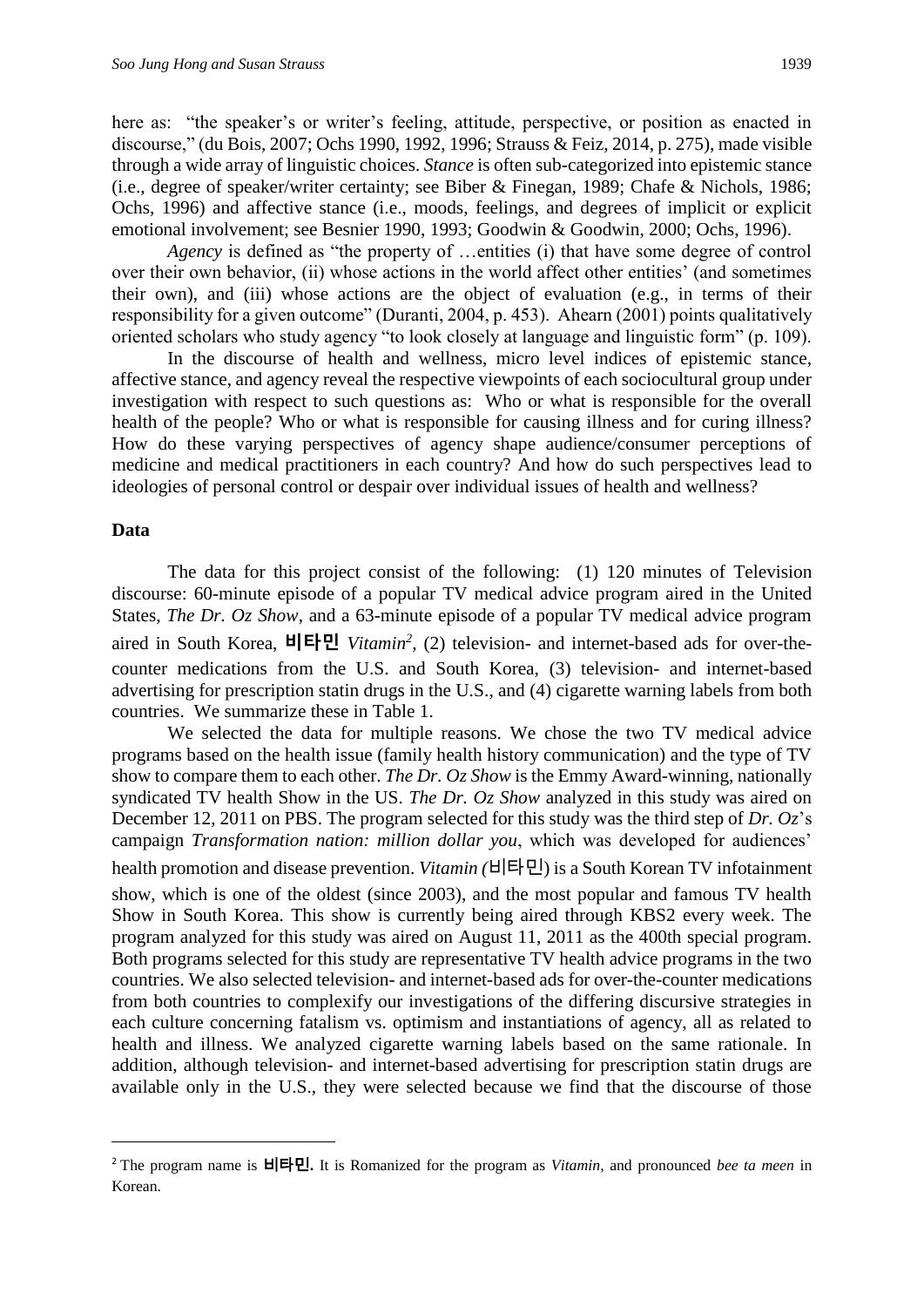advertisements served as an excellent parallel in the analysis of agency and stance in healthrelated public media.

For the data collection of this study, the first author transcribed the parts of the two TV programs described above, and television- and internet-based ads for over-the-counter medications and statin drugs. After transcribing the data, the first author translated the Korean transcription of *Vitamin* and ads for over-the-counter medications into English. The cigarette warning labels from the U.S. and South Korea are available (with translations) from Wikipedia and were part of the second author's database on health discourse.

| <b>Ouantity</b>                                    | <b>United States</b>                                                                                                                                           | Ouantity | South Korea                                                                                                                     |  |  |  |  |
|----------------------------------------------------|----------------------------------------------------------------------------------------------------------------------------------------------------------------|----------|---------------------------------------------------------------------------------------------------------------------------------|--|--|--|--|
| TV Edutainment shows                               |                                                                                                                                                                |          |                                                                                                                                 |  |  |  |  |
|                                                    | <i>The Dr. Oz Show: "Dr. Oz's</i><br><b>Transformation Nation: Million</b><br>Dollar You – Step 3: Learn your<br>family health history" PBS (Dec. 12,<br>2011) |          | 비타민 (Vitamin) 400th episode<br>special: "Doctor Show! 100 doctors"<br>(닥터쇼! 100 인의 의사들) (Aug.<br>$17, 2011$ ) – KBS II 63 mins. |  |  |  |  |
| TV commercials over the counter medicines          |                                                                                                                                                                |          |                                                                                                                                 |  |  |  |  |
|                                                    | Tylenol (pain reliever)                                                                                                                                        |          | Tylenol (pain reliever)                                                                                                         |  |  |  |  |
|                                                    | Bayer aspirin                                                                                                                                                  |          | Bayer aspirin Protect                                                                                                           |  |  |  |  |
|                                                    | Zyrtec                                                                                                                                                         | 5        | Zyrtec (allergy medicine)                                                                                                       |  |  |  |  |
| Pharmaceutical ADs for Rx medications <sup>5</sup> |                                                                                                                                                                |          |                                                                                                                                 |  |  |  |  |
|                                                    | Lipitor (statin drug)                                                                                                                                          |          | n/a                                                                                                                             |  |  |  |  |
| 3                                                  | Crestor (statin drug)                                                                                                                                          |          | n/a                                                                                                                             |  |  |  |  |
|                                                    | Plavix (statin drug)                                                                                                                                           |          | n/a                                                                                                                             |  |  |  |  |
| <b>Product Packing</b>                             |                                                                                                                                                                |          |                                                                                                                                 |  |  |  |  |
|                                                    | Cigarette warning labels                                                                                                                                       |          | Cigarette warning labels                                                                                                        |  |  |  |  |

**Table 1.** Media Discourse Data Sources

#### **Data Analysis**

The data that we use in this study involve hybridized genres of persuasive discourse: (1) edutainment programs, where so-called factual information about interpersonal relationships, society, and health is imparted by experts and celebrities in lay terminologies mixed with humor and infused with intensified emotion. In-studio audience members are positioned at once as addressees and overhearers—applauding, nodding, grimacing, gasping, agreeing, and laughing as they receive new and important facts about themselves and the world, through video and visuals and overheard questions and answers; (2) television commercials for over-the-counter medications—mixing elements of scientific "fact" with bits of ailment narratives, dramatic recreations of illness and suffering, or designedly overheard conversations between experts and laypersons; (3) pharmaceutical ads for prescription medications (for the U.S. only)—mixing larger doses of science with fragments of consumers' everyday lives, all designed for viewers to initiate conversations with medical professionals to determine whether that prescription is right for them—whether or not they actually suffer from the ailment that such medicine is designed to target; and (4) warning labels from government agencies that appear in print on cigarette packaging. All of these datasets present elements of "fact" and versions of "truth," all intertwined with personal, expert, and lay viewpoints about illness and medicine and who can do what to achieve wellness or hold death at bay.

The macro-micro-macro approach that we employ here to uncover latent social ideologies in discourse parallels the work of Bucholtz (2009, 2011), Du Bois (2007), Jaffe (2009), Johnstone (2009), Irvine (2009), Ochs (1990, 1992, 1996), Strauss and Eun (2005; 2012), Strauss and Feiz (2014) with regard to stance, and the work of Ahearn (2001), Al Zidjaly (2009), Duranti (2004), Wertsch, Tulviste, and Hagstron (1993) with regard to agency.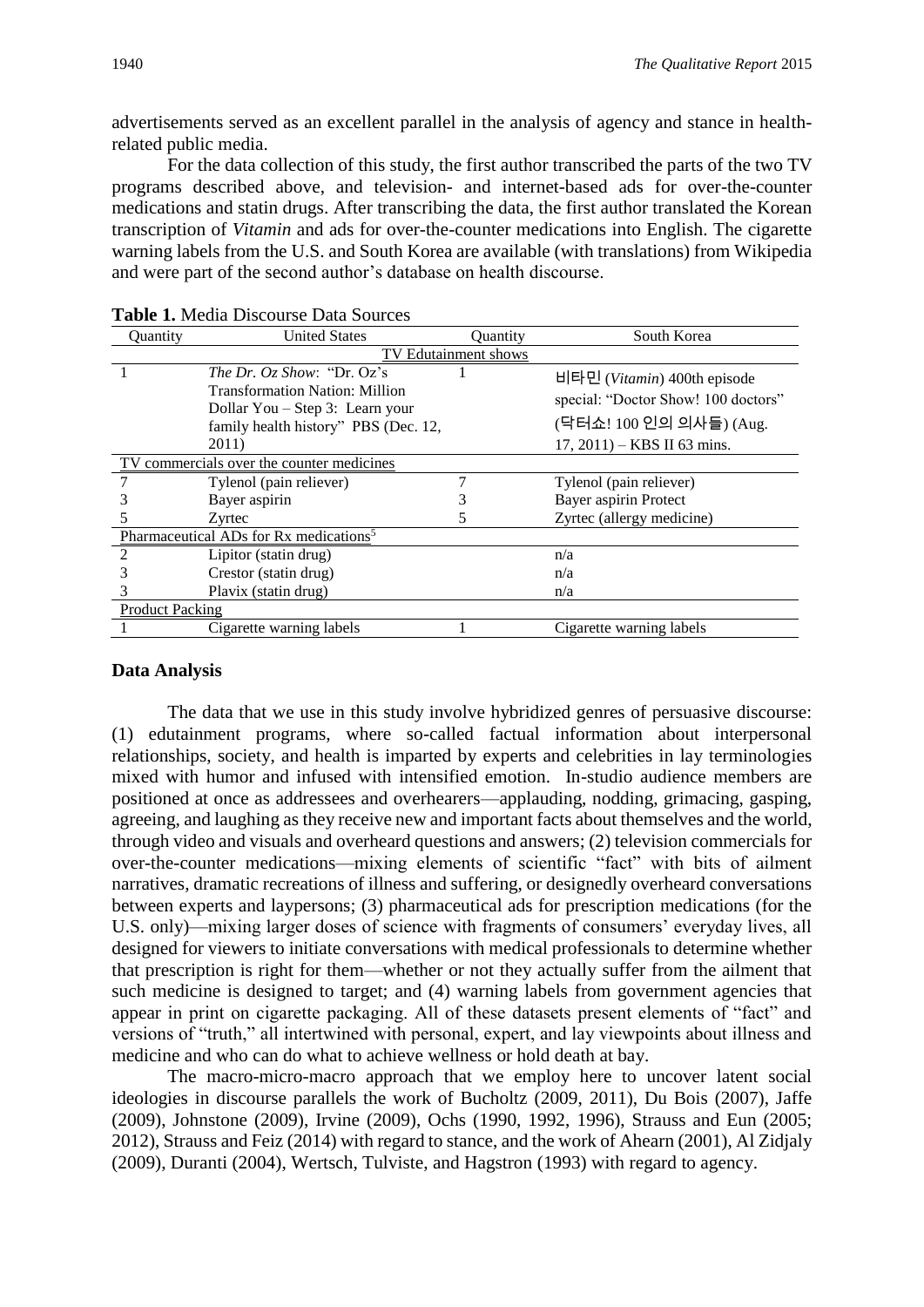We began our study with a macro level examination of the discourse in the TV program episodes from each country, noting the general stances expressed by each of the participants regarding health issues, disease, wellness lifestyles, genetics, medications, and death. We were struck by our initial observation of the distinct stances in the TV programs of each country, whereby the U.S. program seemed to convey darker, more fatalistic messages about health. We then added more data to our collections, that is, television commercials for and website descriptions of over-the-counter and prescription medicines, as well as health warnings from cigarette labels.

The primary difference in the ideologies concerning health and illness as reflected in the data consistently concerned the sense of "control" and "power" over one's health or a lack thereof. For example, in the U.S. television broadcast, genetics, especially as it relates to heart disease and diabetes, was broadly framed as the most powerful factor negatively associated with longevity and quality of adult life: A family history of heart disease and diabetes is a clear link to early death. Genetics was framed as a negative force and individuals with certain genetic pre-dispositions were framed as powerless in the face of that force. In contrast, in the South Korean broadcast, genetics was consistently framed as a positive factor, where individual knowledge of genetic predispositions gives power to the individuals to save their own lives and the lives of their children.

Having uncovered this competing orientation toward the power of genetics in each broadcast, as a supremely negative force in the first U.S. dataset and a supremely positive force in the South Korean dataset, we structured the focus of our analysis in all datasets on the concept of agency. We set out to discover more precisely the ways in which systematic patternings of micro-level components of words, expressions, visuals with facts and figures, and even symbolic uses of in-studio audience participation worked to reflect the concept of agency (or lack thereof) from the point of view of the individual, the medical practitioner, and medicines.

Linguistic indices of agency include transitive verbs, that is, verbs that involve both a "doer" of the action and an object as the recipient of that action (Ahearn, 2001; Duranti, 2004; Strauss & Feiz, 2014). Examples of micro level indices of agency and control from our datasets include such verbs as *kill, save, protect*, *prescribe, prevent*, *make* [sick, disabled], and even *strike*. (Guest on the *Dr. Oz Show* discussing personal health history "I care about *protecting* people from the things that are most likely to *kill* them or *make* them *sick* or disabled;" Bayer aspirin commercial: "Bayer [aspirin]… actually helped save her life;"

We conducted a search of transitive verbs, listed them, and indicated in our analysis precisely who or what appeared as the subjects of those transitive verbs to more deeply ascertain the socio-cultural implications of the discourse. An examination of the verb types in conjunction with the subjects of those verbs reveals much about agency in terms of who and/or what are positioned as powerful and/or potentially in control: the individual's genes?, the individual him/herself?, the doctor?, the medicine? This perspective underlies our discovery of the connection between agency and the tensions between fatalism and optimism.

Given the persuasive emphasis of each program, we built into our analysis a focus on epistemic and affective stance marking. We searched the databases for linguistic markers of epistemic stance, including epistemic modals of possibility and certainty (e.g., can, could, must, should, might) as well as quotative expressions, where facts, figures, and expert opinions are appealed to and relied on, for example, Dr. Oz: "…learning your family's history **could** save your life;" Plavix commercial: "another heart attack **can** be lurking, waiting to strike;" Crestor commercial: "…Now *medical information comes along*, and that *says* you may need to get your bad cholesterol even lower. Now, what do you do?" This inventory revealed sharp contrasts with the South Korean epistemic marking of knowledge, beliefs, and agency with regard to personal control over one's health vs. the control afforded to medicines and doctors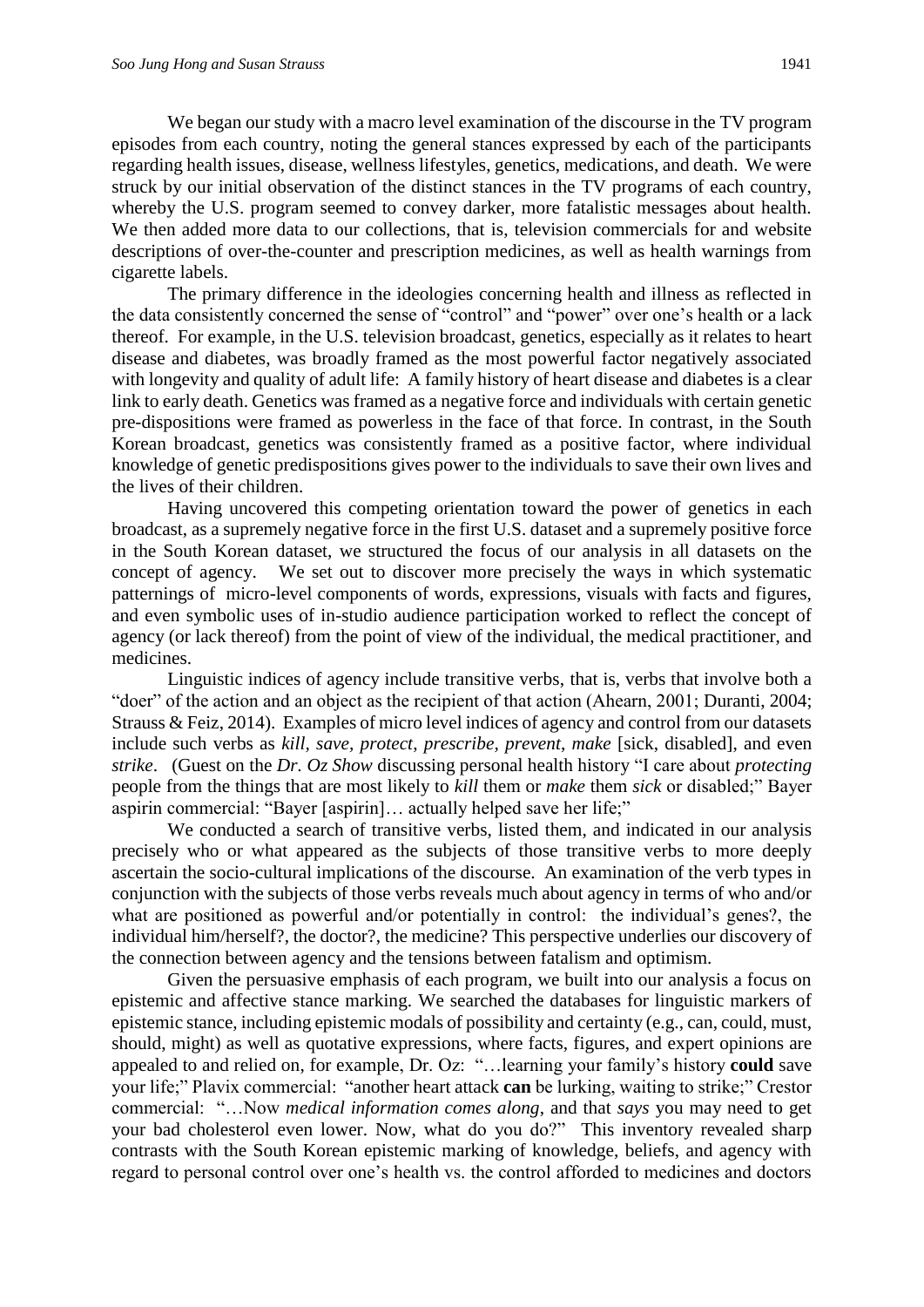as in the U.S. discourse, for example, "What must I do? / What must we do? / What must you do? to protect your family from heart disease?" Through our focus on linguistic expressions of epistemic stance marking, we discovered the South Korean tendency to appeal to logical reasoning and the expectations that South Korean viewers will use the information provided by ratios and probabilities to decide how to manage their own and their families' health.

Closely tied to both agency and epistemic stance in the persuasive discourse of health and medicines is the category of affective stance marking. Indexical expressions of agency and epistemic stance combine to stir up emotions among the U.S. and South Korean viewers. Emotions related to hope, fatalism, illness and death are inextricably linked to this discourse. We also identified the concept of *trust* and *trustworthiness* as a common theme in the medicine commercial discourse, revealing distinct socio-cultural patterns between the U.S. data and the South Korean data.

In all, our analysis of linguistic markers of agency, epistemic stance, and affective stance reveals volumes with respect to such questions as: Is it possible for individual viewers and private citizens of each nation to take control of their own health? And, who persuades the audience to take action in terms of their own health management, and how?

#### **Results**

We take as a departure point the idea that discourse is dually a social and cognitive practice (Fairclough, 1995a, 1995b, 2001, 2003; Hodge & Kress, 1993; Strauss & Feiz, 2014; van Dijk, 1984, 1987, 2008). All of our experience, every moment of every day, is created by discourse in interaction with family, with friends, at work, in institutions, in government. Discourse expresses, creates, and transforms reality. And in its turn, reality creates and transforms discourse. While we focus on stance and agency revealed in the public health discourse of both countries, we organize this result section based three important themes that can be explained by both stance and agency: (1) indexing fatalism, fear, option and hope; (2) affective threat vs. epistemic challenge; and (3) differences in trusting medicine between the U.S. context and the South Korean context.

### **The Dr. Oz Show and** 비타민 **(Vitamin): Indexing Fatalism, Fear, Optimism, and Hope**

Both *The Dr. Oz Show* and 비타민 (*Vitamin*) are reality-based TV "edutainment" (Addis, 2005; Ito, 2006; King, 1993; Wolf, 1999) programs addressing real-world issues with expert and celebrity guests and an in-studio audience. In the segments selected for this project, Dr. Oz and his guests focus on the *prevention of death* as it relates to disease and lifestyle according to one's personal health history (e.g., "*your family health history* could *save your life*"). The utterance is based on the assumption of death as a given. In contrast, the hosts and celebrity/expert guests in 비타민 (*Vitamin*) focus on the facts behind one's health history as a means of *promoting health* (e.g., 저는 제 아이의 건강을 위해 집안의 질병내력 알려주기를 합니다 "I tell my children our family health history *for the sake of their health*.") On the one hand, the bid is to learn one's health history to prevent death. On the other, it is to learn one's history and pass on that knowledge, to preserve life, and to do so beyond the current generation. The Korean program 비타민 (*Vitamin*) has the health of future generations in mind. This tone of optimism in Korean media discourse remains in consistent juxtaposition with the tone of fatalism in the U.S. discourse.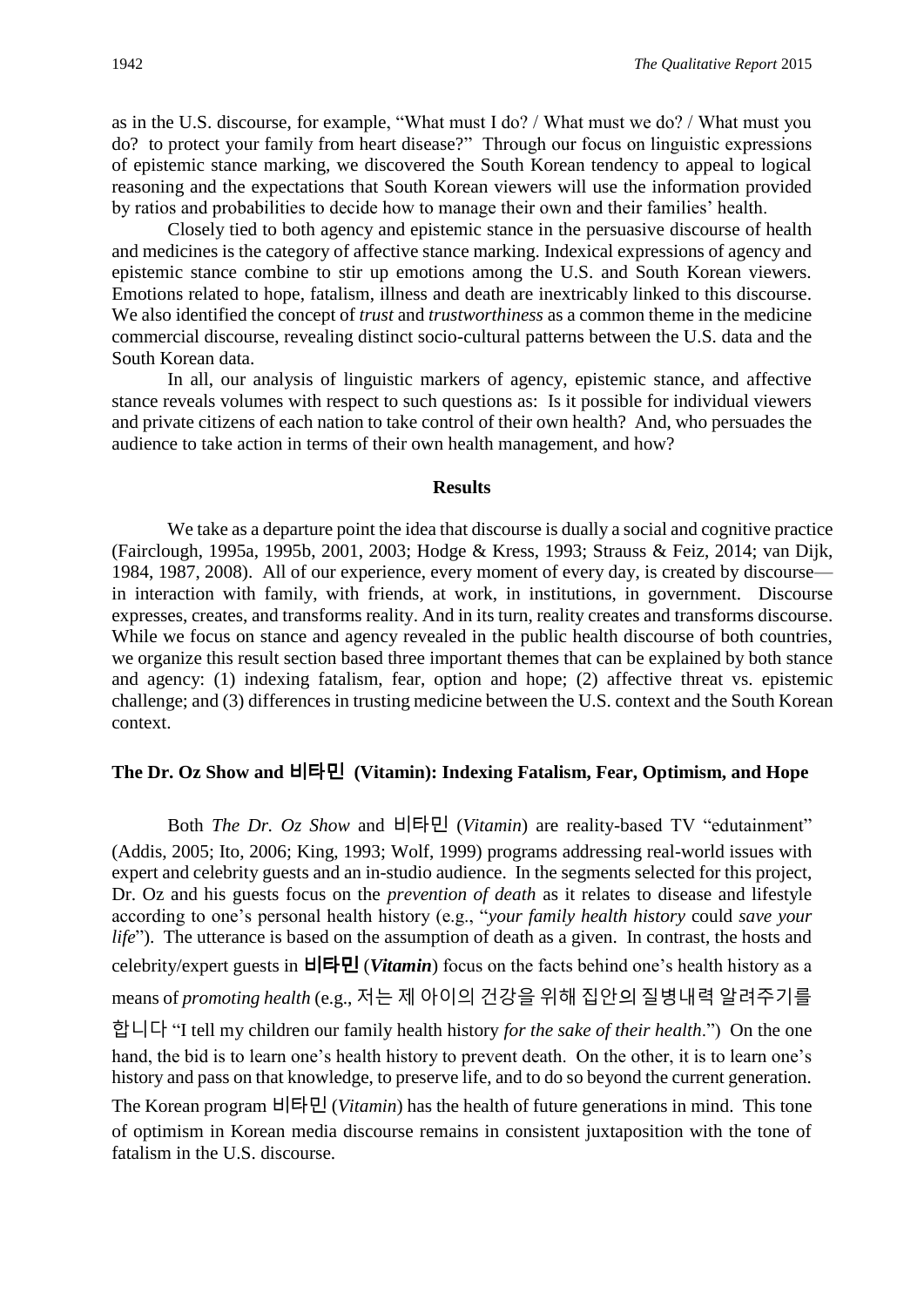Excerpt 1 illustrates how fatalism and agency are indexed through discussions of health history. Note the preponderance of lexical items that explicitly mention life and death issues: "could save your life," "the gift that might just save your life," "the things that are most likely to kill them," "the leading preventable cause of death."

# **Excerpt 1:** *Dr. Oz Show*

((One of Dr. Oz' guests is Dr. Thomas Frieden, the Director of the Center for Disease Control and Prevention and the Administrator of ASTDR (Agency for Toxic Substances and Disease Registry. The "Million Hearts" initiative that Dr. Frieden refers to is a partnership between the federal government and private industry to prevent 1,000,000 heart attacks by the year 2017)).

**Dr. Oz:** I truly believe that learning your family's health history **could save your life**. […] Let me show you why it's so important. […] **It's the gift that might just save your life. […]**

**Dr. Frieden:** I care about protecting people from the things **that are most likely to kill them** or make them sick or disabled. Heart attack **is the leading preventable cause of death** in this country and that's why we released A Million Hearts.

Further, tones of *uncertainty* expressed by epistemic modals of doubt *could* or *might (just)* collocate with saving life or preventing death: "*could* save your life" or "*might just* save your life." Tones of *certainty* expressed by the adverb "most likely" or the unqualified equative construction with the bare copula "be," that is, X *is* Y, collocate with death by disease: "the things that *are most likely* to kill them" and "Heart attack is the leading preventable cause of death."

This episode of *The Dr. Oz Show* opens with Dr. Oz's request that everyone in the audience rise and remain standing. Dr. Oz then tells the audience to sit down, if they or someone in their family meet certain disease-based criteria. Groups of audience members sit back down at each mention of each disease. Within seconds, a noticeably small handful of audience members are standing. Excerpt 2 illustrates this:

**Excerpt 2:** ((Opening of the show))

Dr. Oz: OK, I wanna ask you all ta do a favor for me. I wantcha all ta stand, if ya don't mind. Stand up. ((Pause. Everyone stands up)).

Now. (.) If you::^ (.) have a family member or **if you yourself have heart**  disease, I want you ta sit down. ((motions with palm-down stroke to sit))

((Some people sit down)).

**If you or a family member or relative had ca^ncer, please sit down.** ((gesture to sit down))

((Some people sit down)).

**If you or a family member have diabetes, (.) please sit down.** ((gesture))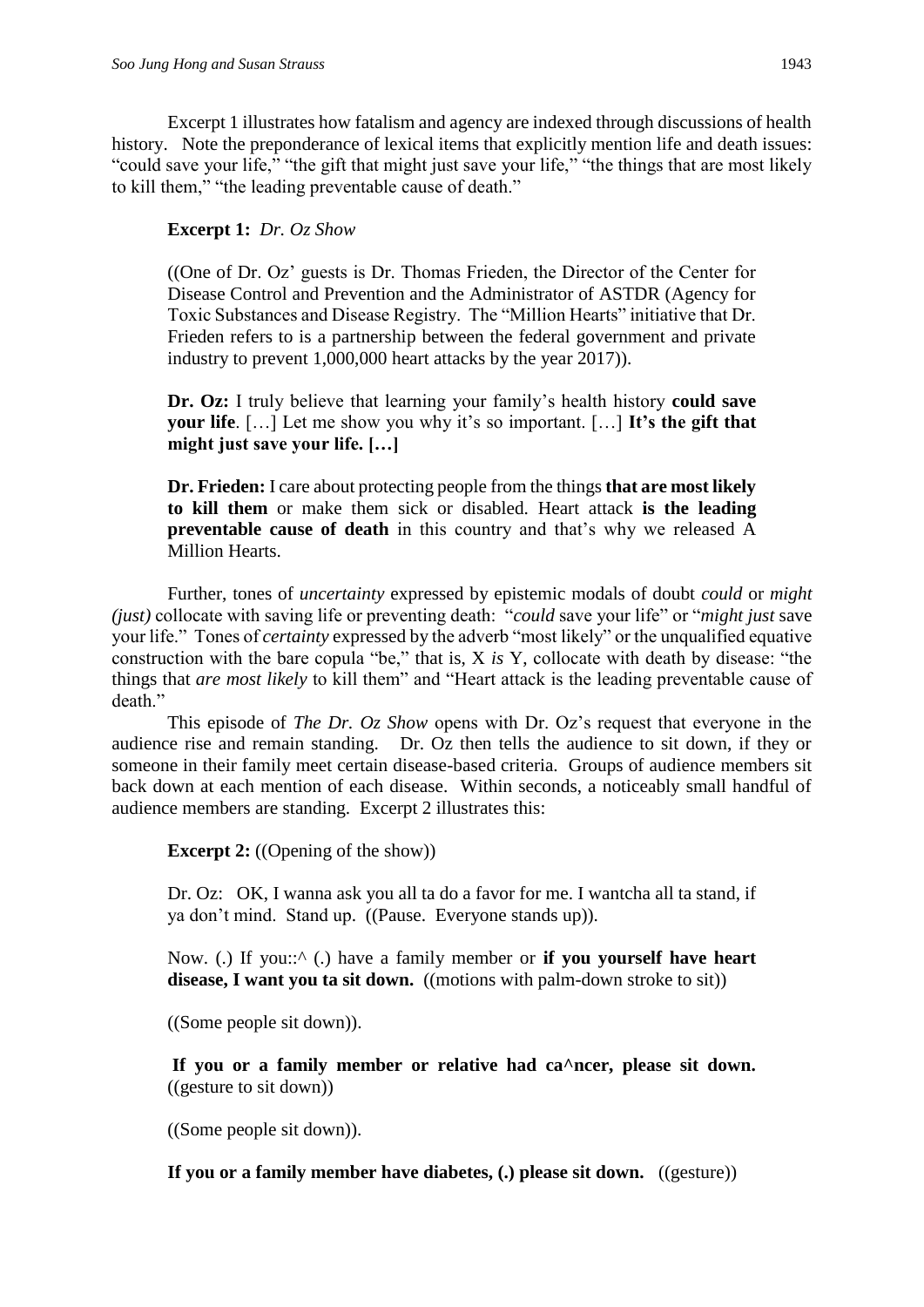((Some people sit down. Now, almost everyone in the audience is seated)).

I mean, that's remarkable… **most of the audience- It looks like we have a healthy strain here ((pointing to a pocket of individuals who did not sit down**)). Are you guys are all related?

Group still standing: yes, yes, yes ((humorously—they are not related))

((entire audience laughs))

Dr. Oz: But just about e<sup> $\lambda$ </sup>veryone has a family history that includes (.) one of those three major problems. And each and every one of us has to keep track of it. Please have a seat ((to the audience members still standing)). That's the important thing what we are doing in our show today. **Your family's health histories give you one of the most powerful screening tools**.

The program opens with an embodied, metaphorical enactment of living, of being visible and countable, and of then fading away, individual by individual, group by group, leaving a conspicuously small handful of people standing. The visual effect is chilling. One by one, audience members disappear, at the rhythmic mention of each of "those three major problems: heart disease and then cancer and then diabetes. Dr. Oz immediately links this enactment to "family health history" as if we, the TV viewers, have just witnessed the gradual and systematic death and disappearance of human beings due to three possible conditions in one's family health history—a purportedly powerful screening tool that just may be the key we need to "save our own lives." But is it?

The South Korean TV program, 비타민 (*Vitamin*)*,* provides a striking parallel, as shown in Excerpt 3. Here, the topic is nearly identical, that is, family health history. However, instead of it being compared to a "tool" to save one's life (or prevent death), it is a valuable resource for our *children's health*. That is, family health history is referred to as containing crucial information that must be imparted to children *to preserve their health* and *the health of their children*.

The segment is presented in a quiz-like format. This episode of 비타민 (*Vitamin*) has three MCs, professional expert guests (e.g., medical doctors with varying specialties), and guests from the entertainment industry (e.g., comedians, singers, etc.). The quiz activity involves a portion of a statement being produced, with the "answer" expected to be filled in by a contestant. The blank part of the statement, that is, the answer, is signaled by a "beep" sound, as noted in the transcript.

**Excerpt 3:** ((Dr. Oh is one of the professional guests. He is an expert in family medicine. The male voice is that of an unseen announcer who provides commentary about ongoing interactions. ))

```
Male voice: 과연 오한진 교수가 아이의 건강을 위해 꼭 하는 것은
무엇일까?
```
"And the thing that Dr. Oh does **for the sake of (his) children's health, no matter what is:**  $?$ "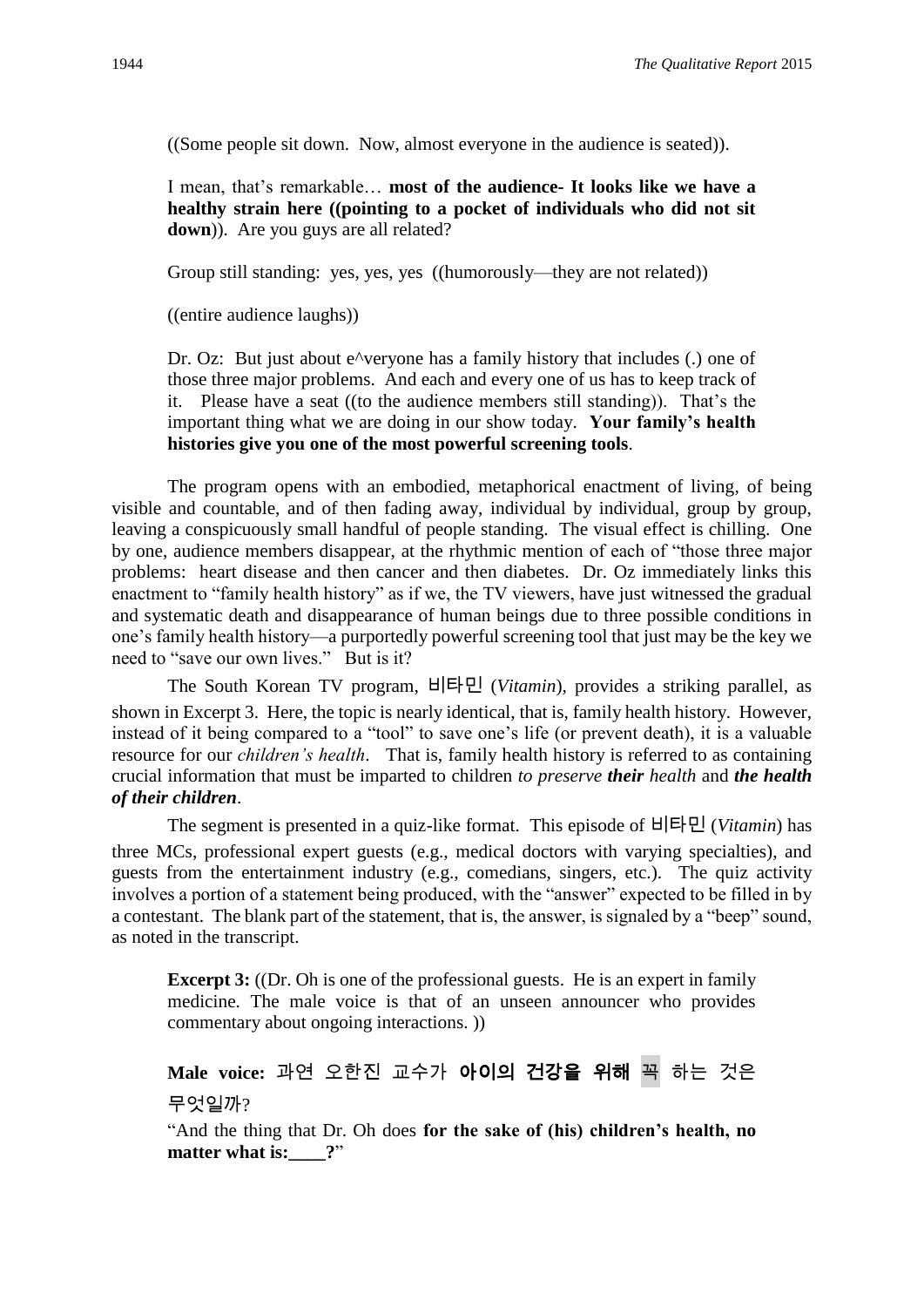**Dr. Oh:** 저는 제 아이의 건강을 위해 \_\_"BEEP"\_\_ 합니다.

"I do \_\_"BEEP"\_\_**for my children's health."** ((skipped lines))

**Dr. Oh:** 저는 제 아이의 건강을 위해 집안의 질병내력 알려주기를 합니다. "I tell my children our family health history **for the sake of their health**."

**Male Voice:** 그렇다! 정답은 아이의 건강을 위해 꼭 집안의 질병내력을 알려주는 것!

"Right! The answer is to tell the children their family health history **for the sake of their health!, no matter what.**"

The excerpt reveals multiple discursive patterns. First, at the most basic level, it reveals the practice of "preserving health" and longevity, and establishes a sharp contrast between Korean optimism and U.S. fatalism. Secondly, it reveals how Korean audiences are positioned as thinking, agentive beings. The quiz format of this portion of the show indexes an assumption of intelligence and choice-/decision-making ability on the part of the TV producers with respect to Korean audiences. Contestants are asked to listen and learn and fill in blanks, with active learning assumed to promote active change.

The excerpt also reveals the subtle mechanism whereby South Korean public opinion is doubly shaped and calibrated through male voice-over narrators, who serve these programs to set the collective moral gauge and establish the moral expectations on the part of the television viewers. The voices of unseen narrators in Korean reality television programming often serve to calibrate public opinion, typically as a response (either in strong agreement or in sharp opposition) to some immediately on-going interaction, activity, or verbal comment in the broadcast. They ventriloquate the "standards of moral and appropriate collective reasoning" (Strauss & Youn, 2012).

The narrator's turns in this excerpt sandwich the other turns. The content of his lines amplifies the message of the show via the emphatic deontic adverbial  $\mathbf{a}$   $\mathbf{b}$   $\mathbf{c}$  at  $\mathbf{a}$ the top layer (아이의 건강을 위해 꼭 하는 것은 무엇일까? "for the sake of children's health, *no matter what*") and again at the bottom layer, where he amplifies even Dr. Oh's message with the identical emphatic form (그렇다! 정답은 아이의 건강을 위해 꼭 집안의 질병내력을 알려주는 것! "Right! The answer is to tell the children their family health history for the sake of their health, *no matter what*.")

And finally, the excerpt reveals how the collective identities of the viewers are indexed through pronominal deictic shifts, where the line containing the blank answer ("BEEP") to be filled in by a contestant is structured using first person singular reference. We find this construction  $\|\mathbf{x}\|$   $\|\mathbf{w}\|$   $\|\mathbf{v}\|$   $\|\mathbf{w}\|$   $\|\mathbf{w}\|$   $\|\mathbf{w}\|$   $\|\mathbf{w}\|$  in both of Dr. Oz's dialogue lines, and the reference actually has nothing to do with his personal life. That is, the meaning of this deictic indexical is actually *not* "I (do)," but "*we* (do)," and even more strongly "**you** *should*." No such 2<sup>nd</sup> person morphology exists in either line, but it is well understood. The "I" of  $\overline{M}$  and the "my" of "my children"  $\vec{A}$   $\vec{O}$  $\vec{O}$  index the collective "we" from the viewers' perspectives and the collective "you" from the perspectives of the program addressing the viewers.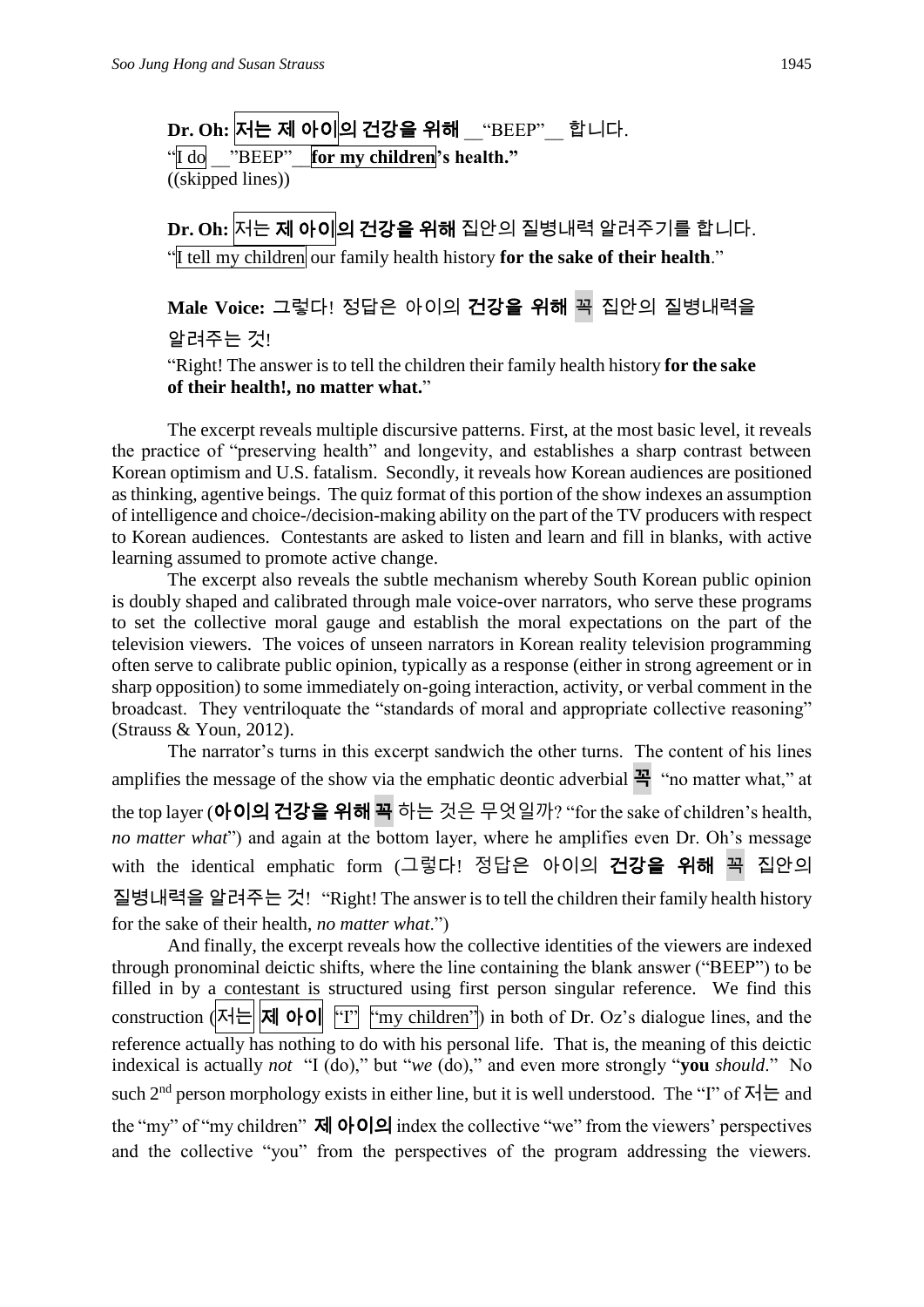Essentially, Dr. Oz's two messages here are couched not in assertions or declaratives or fill-inthe-blank interrogatives. They are deontically instructional directives.

### **Affective Threat vs. Epistemic Challenge**

The fatalistic ideology underlying the U.S. discourse is constructed through affective threats of fear. And the optimism underlying the South Korean discourse is constructed through epistemic challenges involving logic and math and choice making. Excerpts 4 and 5 from pharmaceutical ads for cholesterol lowering statin drugs (available in the U.S. by prescription only) reflect similar stances with regard to fear and fatalism. In Excerpt 4, note verbs like "lurking" and "waiting to strike" co-occurring with illness-based noun phrases like "heart attack" or "another heart attack," and the adjective "fatal." The drug is framed as "**protection** against **heart attack, stroke**, and **even death**." "Plavix," the drug, is synonymous with protection, "protection that helps save lives."

# **Excerpt 4: Plavix Commercial**

If you had a heart attack caused by completely blocked artery, **another heart attack could be lurking, waiting to strike**. A heart attack that's caused by a clot is one that **could be fatal**. But Plavix **helps save lives**. Plavix, taken with other heart medicines, goes beyond what other heart medicines do alone to provide greater **protection against heart attack, or stroke and even death,** by helping keep blood platelets from sticking together and forming dangerous clots. Ask your doctor if Plavix is right for you. **Protection that helps save lives**.

In contrast with the thinking, agentive audience indexed in South Korea, the U.S. audience is indexed as sensitive recipients of fear-filled messages and as passive recipients of medicines. As can be seen in this excerpt (and many other medicine ads), little work is necessary on the part of the individual to address his or her own illness and plan the cure. No need for power or discipline or control. The medicine will do it all.

Physicians are also framed as agents of change in an individual's fight against heart disease. It is the doctors and medicines that work together to combat illness. If fear is instilled, the doctor can allay it. Note how the combined agency of the physician and the medication are indexed in Excerpt 5, for Crestor.

# **Excerpt 5: Crestor**

**The doctor says** with my medical history **my bad cholesterol needs to be lowered** and **he wants** my good cholesterol up. So **he put me** on Crestor. Crestor along with diet can lower the bad cholesterol and can also raise the good. Crestor helped get my cholesterol in line **with what my doctor wants.** 

Here, the character in the commercial, a purported heart disease patient with a family history of high cholesterol is portrayed as being at the mercy of what his doctor "wants" and what his doctor "says." "He put me on Crestor." There is no need to think or weigh options. Simply listen and take a pill and let the medicine and medical professional do their jobs.

In contrast, the Korean viewing audiences are provided with data to analyze, choices to weigh. They are asked to do the math, figure things out, and make the best choices possible.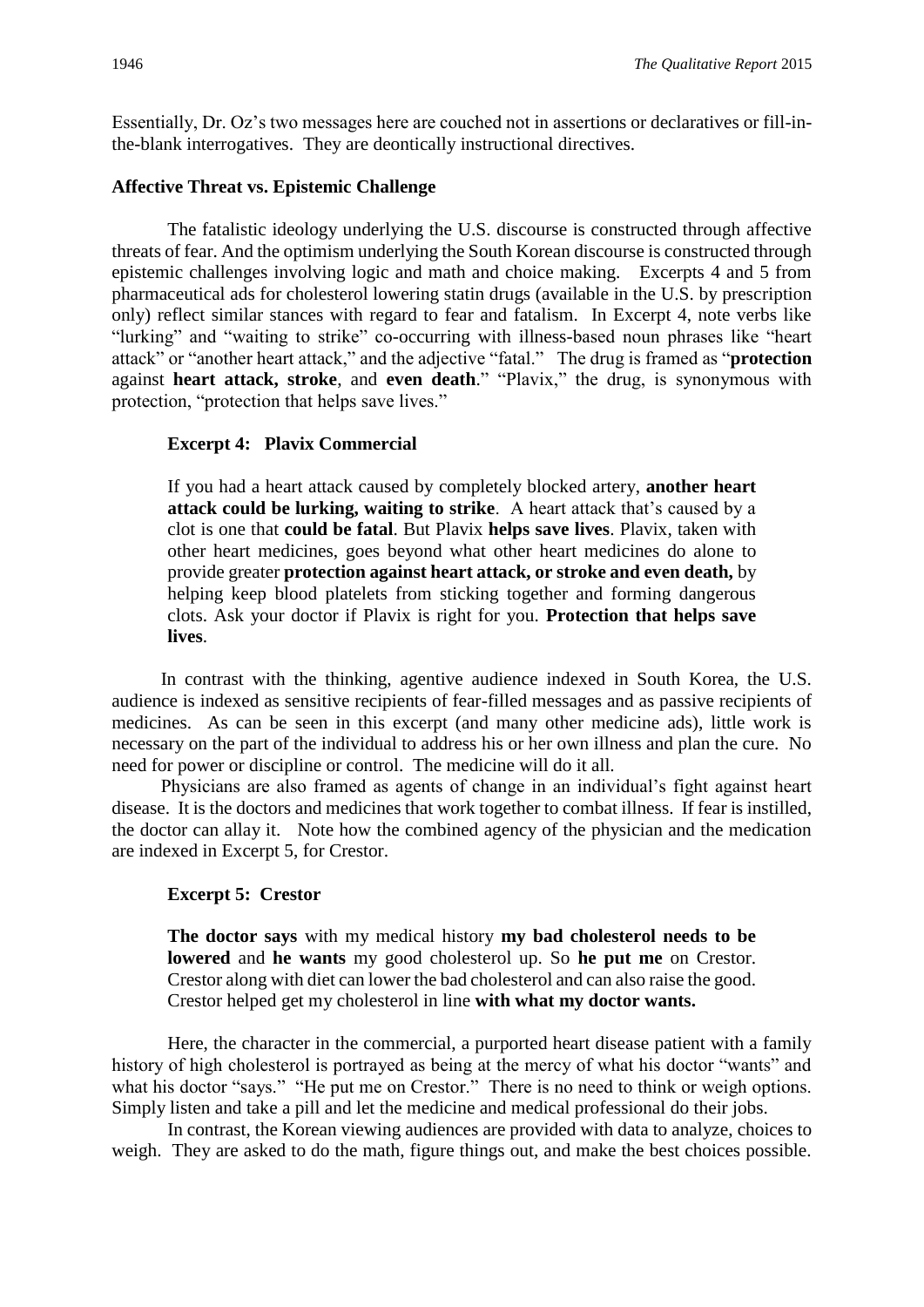The discourse can be characterized as an epistemic challenge in contrast with the affective threats that permeate the U.S. data.

Excerpt 6 is from the 비타민 (*Vitamin*) show. Once again, we hear the voice of the male narrator collectively gauging and calibrating the audiences' (i.e., both in-studio and TV viewers) understandings of heart disease. The voice presents facts and ratios and probabilities, based on family health histories of parents, again, with a focus on the *children*. He begins with probabilities of contracting high blood pressure based on one parent having it and then on both parents having it, repeating the same health history factors as they concern diabetes. The greatest probability of contracting any disease in the extract is 60%. That is, in the case of both parents having diabetes, the chances of the child contracting it are 60%. Interestingly, this numerical fact is presented with an epistemic modal of *possibility*, not *certainty*, that is, 60%까지 **올라갈 수도 있**다. "the chance could increase to 60%."

**Excerpt 6:** 비타민 *Vitamin* 

**.** 

**Male voice**: 대표적 (가족력) 질환인 고혈압의 경우 부모 중 한쪽이 고혈압이면 자녀가 고혈압에 걸릴 확률이 약 **30%!**양친모두일 경우 약 **45%**까지 발병 확률이 올라간다**.**

"In terms of high blood pressure, a typical family-related disease, **if one parent has the disease, the children's chance of getting it is 30%. If both parents have high blood pressure, the chance increases to 45%.**" Audience: ((canned audience response))

 **Male voice**: 그리고 부모 중 한 쪽이 당뇨일 경우 자녀가 걸릴 확률은 약 **20%!** 양친 모두 당뇨일 경우 그 확률이 약 **60%**까지 올라갈 수도 있다**.**

In terms of diabetes, **if one parent has the disease, the children's chance of getting it is 20%! If both parents have it, the chance could increase to up to 60%.**

**Dr. Oh:** 직계가족 중에 유방암, 직장암, 대장암, 위암 같은 것들은,  $||$ 내개 $||$ 걸릴 확률이 적어도 $|$ 2 배에서 3 배 정도 높다는 것을 뜻합니다.

Cancers like breast cancer, rectal cancer, colorectal cancer, or stomach cancer among immediate family members implicate that **the likelihood of my getting those cancers are at least 2-3 times higher (than other people without this history).**

In this excerpt, the facts and figures and formulaic probabilities are introduced by the male narrator, in a seemingly objective, value-free tone. The verb endings appear in the most neutral of all verb forms, the declarative or plain form of the verb: 올라**간**다**.** "…the chances increase,,," and 올라갈 수**<sup>3</sup>**도 있다**.** "the chances could increase…" (Strauss & Youn, 2012).

<sup>&</sup>lt;sup>3</sup> Even though the clause contains a modal of possibility, the verb ending itself is quite neutral and objective in stance.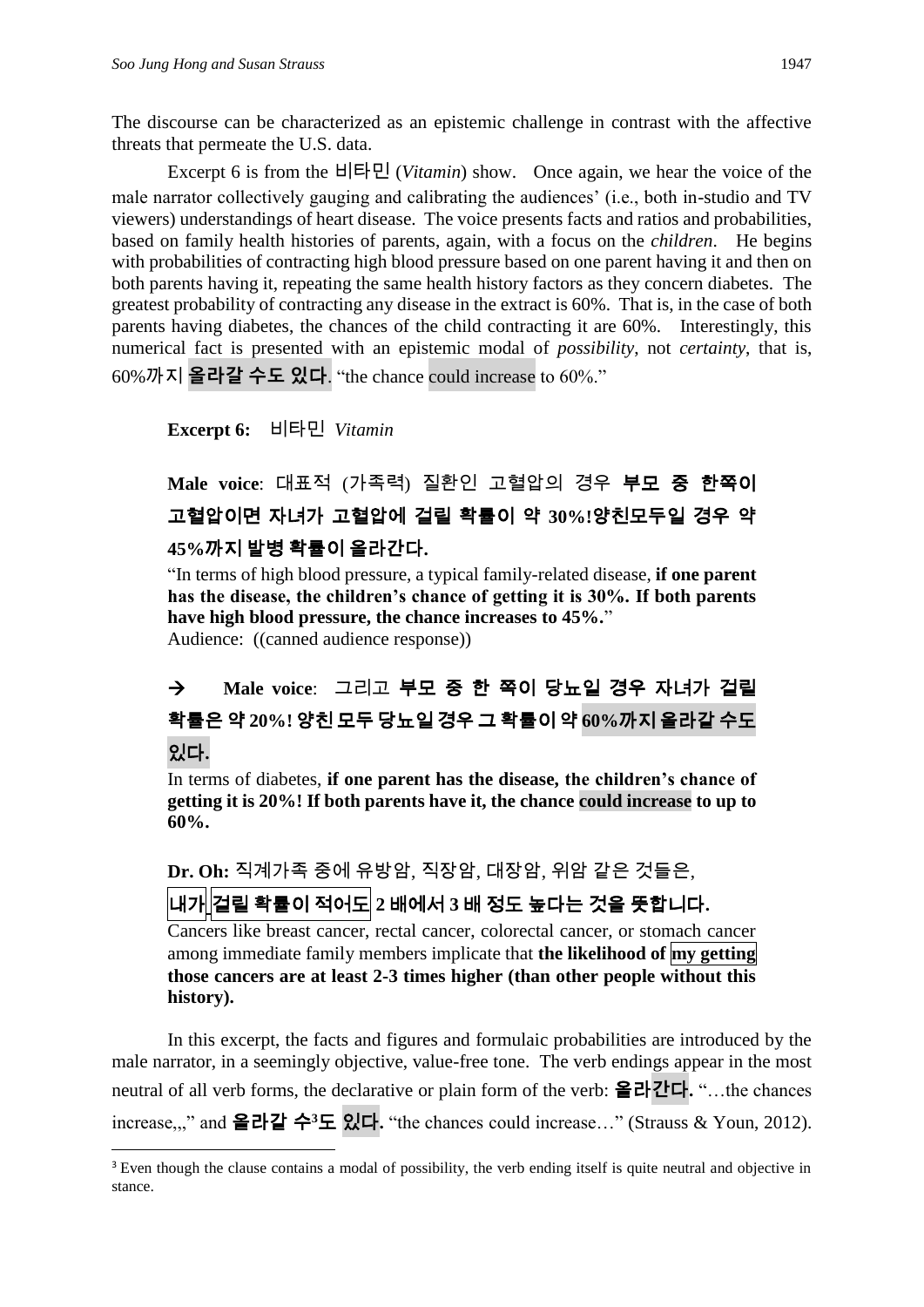Dr. Oh, himself, reports on the probabilities of contracting various types of cancers based on other immediate family members' histories—with chances being at least 2-3 times higher. Again, the discourse reflects the same multi-layered deixis, where first person singular reference terms "I" and "my" (내가 **걸릴 확률**이 **적어**도 "…the likelihood of my getting those cancers...") index *not* Dr. Oz nor any other individual, but the collective, generic group of viewers, and more broadly, South Koreans in general.

Yet, there is no discussion of death, in any form—not holding it at bay, not as a near certain outcome due to the "right combinations" of health risks. The word "death" or anything that implies its imminence is conspicuously absent here. And while probabilities are relatively high (i.e., 60%), it is only ten percent over the chances involved in the toss of a coin.

In excerpt 7, we observe the logic-building in 비타민 *Vitamin*. Korean audiences are provided with numbers and facts. In the face of factual knowledge, they now must *do* something to improve their health, to prolong their lives and to maintain their families' health and well-being. Choices must be made. Efforts must be taken. In the Korean context, an individual is inherently connected to an "other," typically family. In this excerpt, we hear the voice of the male narrator ventriloquating the anticipated collective question of the typical Korean viewer—the topic now centers on *agency*: What must "I" do?, meaning "what must *we* do?" and by further implication, "what *must you* do?" to protect one's health and one's family:

### **Excerpt 7:** 비타민*Vitamin*

**Male voice:** 그렇다면 특정 질병으로부터 나와 내 가족을 지키기 위해 어떤 노력을 해야 할까? "Then, **what kind of particular effort must I take to protect me and my family**?" **Dr. Oh:** 우선 우리 집안에는 어떤 종류의 가족력이 있는 지를 잘 알고 있어야 합니다**.** 그래서 그 가족력이 있는 질병을 확인하고 예방할 수 있는 방법을 취하시는 것이 좋구요, 따라서 의사선생님과 상의해서 주기적으로 검진을 받는 것이 *중요하*고 건강한 생활습관을 갖는 것도 *중요합니다.* **"**First of all, **you have to know** what kind of family health history you have. And it's good to **look into the diseases and prevent them**. Therefore, *it is important* to **consult your doctor and get regular check-ups**, ant *it is also important* to **keep a healthy life style**."

Dr. Oh's response to the narrator's question designates steps that viewers must take to prevent disease and maintain a healthy life style. The verbs require *agency* --**잘** 알고 있어야 합니다 *"you have to know your family history*" and they require *urgency*. The actions that Dr. Oh underscores are important 주기적으로 **검진**을 **받**는 것이 중요하고 "regular check ups are important and it is also important *to keep a healthy lifestyle"*: 건강한 **생활습관**을 **갖**는 것도 중요합니다. Doctors are there for consultation and examinations. Still, there is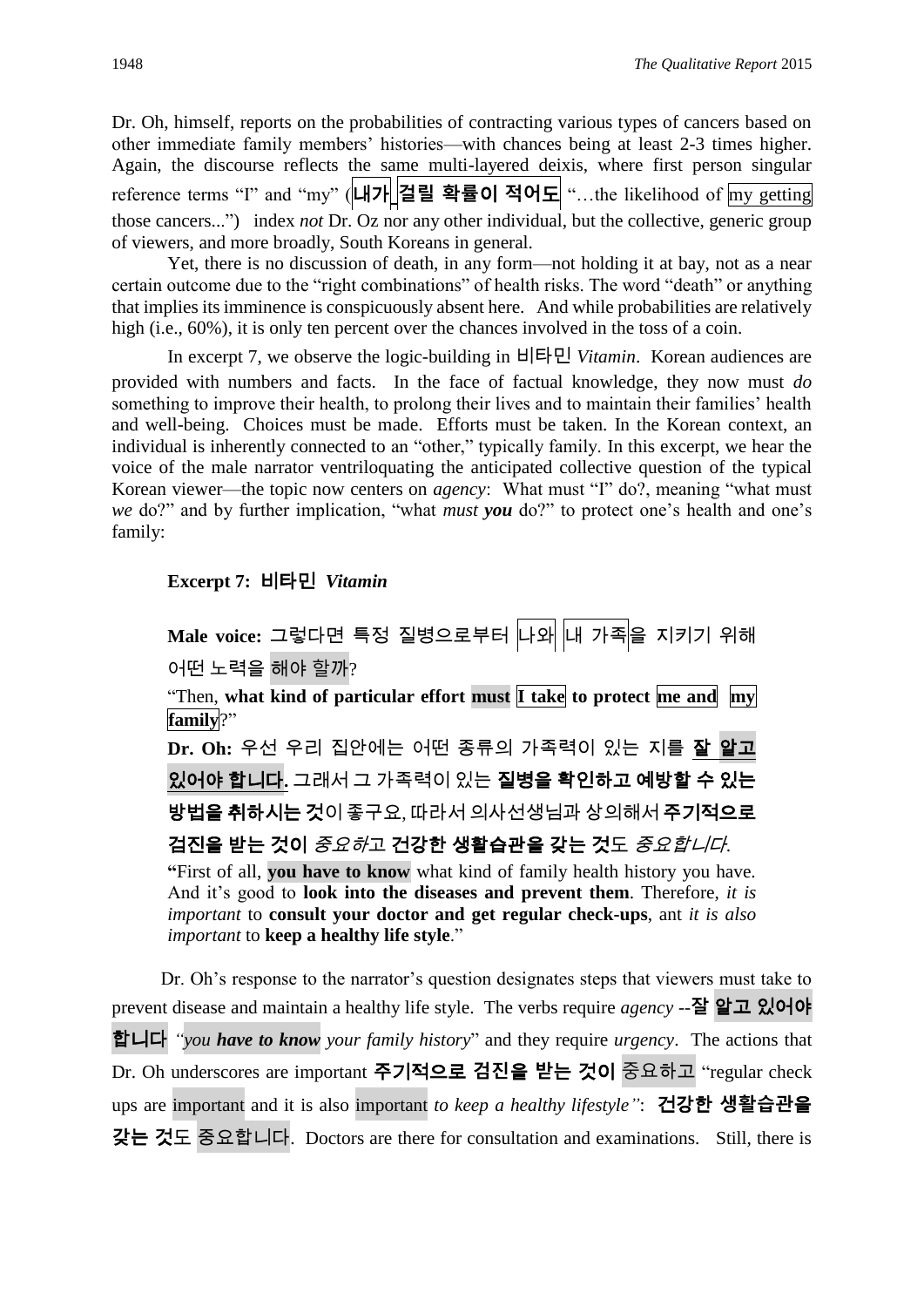no mention of drugs or medicine. The *agency* and responsibility for health management rests with the consumer, the viewer, the patient.

#### **Trusting Medicines: The U.S. Context and the South Korean Context**

As we have noted in U.S. tendencies for health and wellness management, especially involving serious illness like cardiovascular disease, *agency* is relegated to physicians, to medical research, and to medicine. The three advertisements for the prescription-based statin drug, Crestor, illustrate:

**Excerpt 8a**: Crestor – **when** diet and exercise are not enough

**I wish my patients could see what I see.** That over time, having high cholesterol and any of these risk factors—diabetes, high blood pressure, family history of early heart disease can put evident increased risk of plaque buildup in the arteries. So it's even more important to lower the cholesterol. **And that's why when diet and exercise alone aren't enough, I prescribe Crestor.** 

**Excerpt 8b**: Crestor – **because** diet and exercise are not enough

Getting high cholesterol down is important. For some people, it's even more important. If you have been to a doctor, good. If you are changing your diet and getting exercise, that's excellent. You try just about everything. Now **medical information comes along**, and that **says** you may need to get your bad cholesterol even lower. **Now, what do you do?**

<http://www.youtube.com/watch?v=NxGhfnTCJyM> (date of access: May 4, 2013)

**Excerpt 8c**: Crestor – doctors know "what they want" for patients, patients concede—originally introduced as Excerpt 5.

**The doctor says** with my medical history **my bad cholesterol needs to be lowered** and **he wants** my good cholesterol up. So **he put me** on Crestor. Crestor along with diet can lower the bad cholesterol and can also raise the good. Crestor helped get my cholesterol in line **with what my doctor wants.**  <http://www.youtube.com/watch?v=IcfcdhRxLdc> (date of access: May 4, 2013)

The themes here are clear: medicine is the answer, because lifestyle changes are not diet and exercise alone will not work. Doctors' insights extend far beyond lay understandings of medicine: "I wish my patients could see what I see." Something is happening in the human body that unequivocally points to the fact that "diet and exercise are not enough." So, doctors have the answer: it's medicine, and that's why "I prescribe Crestor" (8a).

Medical information is powerful and metaphorically agentive—it can move and it can communicate: it "**comes along**" and "**says** you may need to get your bad cholesterol even lower." And now, the health dilemma is posed: the feelings are fear and confusion and uncertainty "Now what do you do?" The answer is easy: Crestor (8b).

U.S. media discourse encourages an unconditional trust for medicine and for the physicians that prescribe them. If a *doctor wants a change in a patient's lab results*, he *puts them on something*, and the patients comply. "…and he wants my good cholesterol up. So he put me on Crestor."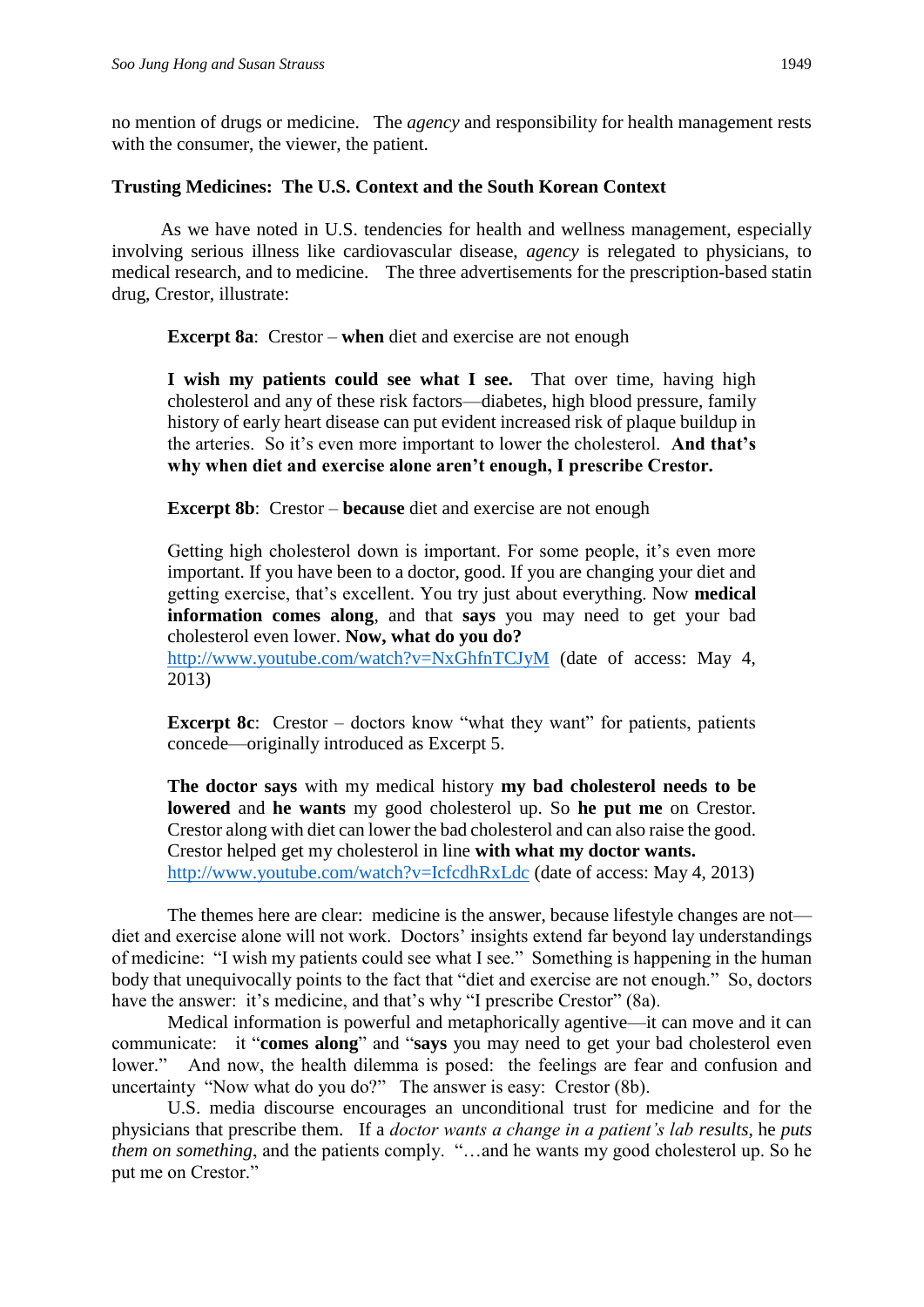There is an unspoken trust between patient and doctor, between doctor and medicine. It is the primary assumption that drives medical wellness in current media discourse in the U.S.

In contrast, a *mistrust of medicine*, especially over-the-counter medication, is indexed in the South Korean discourse. Korean Tylenol ads are replete with expressions such as 믿을 수 있다 "(we) can trust, (x) can be trusted," underscoring the fact that consumers actually do *not* trust medicines, as reflected in Excerpts 9a and 9b. These commercials (and others) are structured around the concept of fast working effectiveness, an important characteristic of a pain reliever, as well as trustworthiness. The actors in the commercials are often well-known celebrities in the entertainment industry or extremely successful business executives. Trust is made explicit, in response to the unspoken mistrust of Western medicine in general:

**Excerpt 9a** –Tylenol: fast and trustworthy

| 동시 통역사:         | 통역, 통역은 <b>빨라야죠</b> .                                                                                |
|-----------------|------------------------------------------------------------------------------------------------------|
| An interpreter: | "Interpretation, interpretation should be fast, right?"                                              |
|                 | 야후 코리아 이사: 2 인터넷도 <b>빨라야 합니다</b> .                                                                   |
|                 | Yahoo Korea executive: "The internet should be fast, too."                                           |
|                 | 앤더슨 컨설팅 과장: 비즈니스, 믿을 수 있어야죠.                                                                         |
|                 | Anderson Consulting exec: "Business should be trustworthy, right?"                                   |
|                 | 방송인 정은아: 두통약도 믿을 수 있어야죠. <b>빠르고</b> 믿을 수 있는                                                          |
| 타이레놀처럼요.        |                                                                                                      |
|                 | "Headache pills should be trustworthy, too, right? like<br>fast and trustworthy Tylenol."            |
| Male voice:     | 두통엔 타이레놀이 좋습니다. 타이레놀.                                                                                |
| Male voice:     | "Tylenol is good for headaches. Tylenol."                                                            |
| 방송인 정은아:        | 빠르고, 믿을 수 있고.<br>the company's company's company's company's company's company's company's company's |

Eun-A Jung (broadcaster): "**Fast** and trustworthy."

<http://www.adic.co.kr/gate/video/show.hjsp?id=I64531> (date of access: June 10, 2013) Tylenol (2001)

**Excerpt 9b** –Tylenol: Not just *any* medicine [because some medicines you cannot trust]

((A woman is walking through the hallway to her office)).

| Co-worker:                 | 점심은 뭘로 할까?                          |  |  |
|----------------------------|-------------------------------------|--|--|
|                            | "What do you want for lunch?"       |  |  |
| woman:                     | 아무거나                                |  |  |
|                            | "Anything" (i.e., anything at all). |  |  |
| Another co-worker: 뭐 마실래요? |                                     |  |  |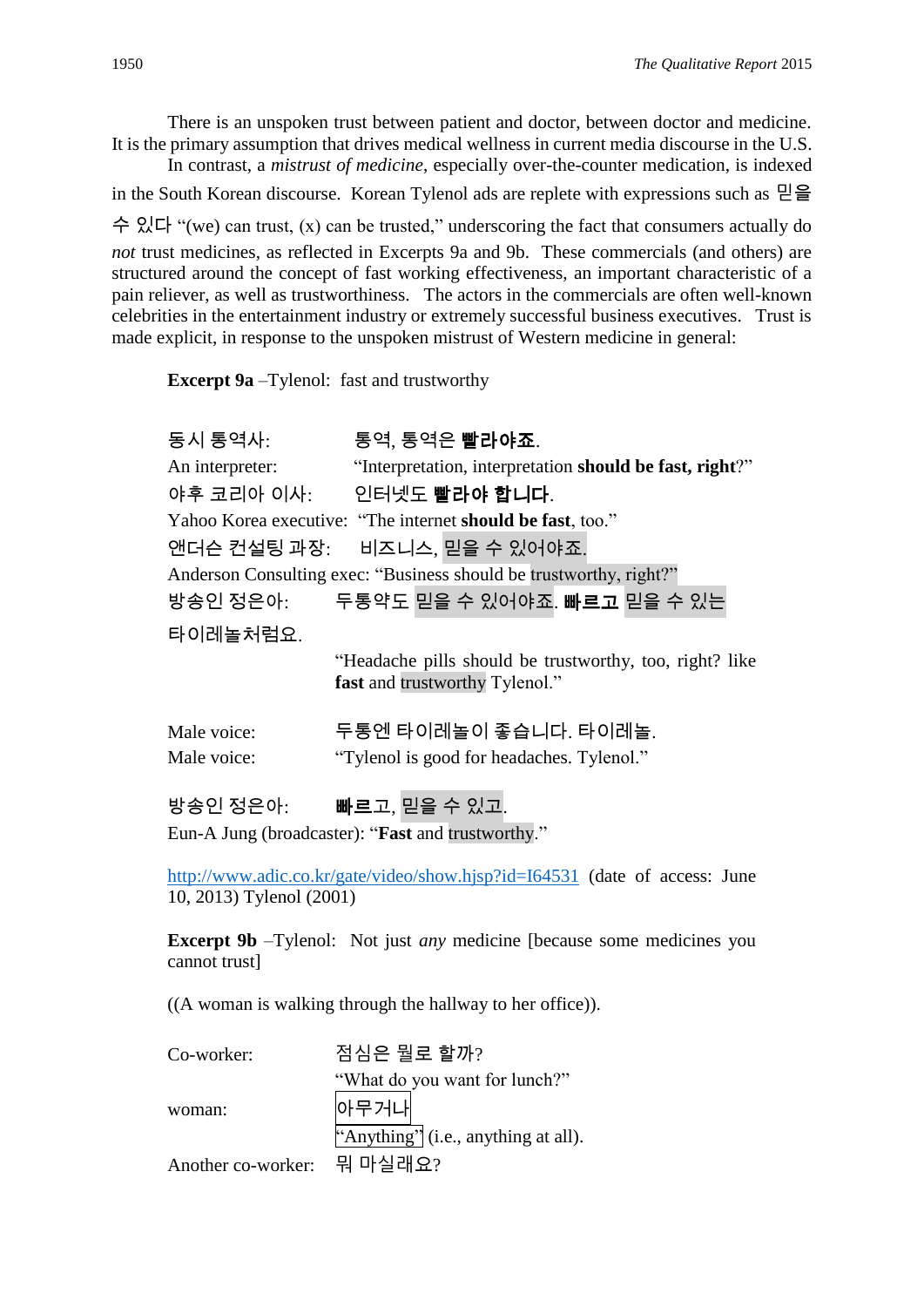|                                                                                                                                              | "What will you have to drink?"                                |  |  |
|----------------------------------------------------------------------------------------------------------------------------------------------|---------------------------------------------------------------|--|--|
| woman:                                                                                                                                       | 아무거내                                                          |  |  |
|                                                                                                                                              | "Anything" (i.e., anything at all).                           |  |  |
|                                                                                                                                              | Female voice: 잠깐. 두통약도 아무거나 드시지는 않나요? 타이레놀은                   |  |  |
| 약의 성분을 <b>생각합니다</b>                                                                                                                          |                                                               |  |  |
| "Wait a minute. For headaches, you don't take just <i>any</i><br>medicine, do you? Tylenol thinks about the ingredients<br>of its medicine." |                                                               |  |  |
|                                                                                                                                              | ((image appears on screen that lists the active ingredients)) |  |  |

빠르고 마음 편한 타이레놀

"fast and comfortable (because it's trustworthy), Tylenol."

<http://www.adic.co.kr/gate/video/show.hjsp?id=I199101> (date of access: June 10, 2013) Tylenol (2009)

In examples 10a and 10b, the theme of trust recurs, with the added perspectives of wisdom and choice. Again, in this pair of ads, the speaker is a 26-year old female icon of success—an advertising executive, barely out of college. The concept of "wise choice" points back to other elements in Korean health discourse that construct consumers and TV audiences as intelligent, thinking, discerning agents, responsible for their own health management. Not all over-thecounter medicines are the same. Consumers are represented as making informed choices.

**Excerpt 10a—Tylenol:** implicit lack of trust of other medicines, wise choice 김소연 (age 26): 나는 여간 해선 약을 먹지 않는다. [advertising executive] 꼭 먹어야 한다면, 타이레놀. ((she is grimacing in pain)) Kim So-yeon: "I seldom take medicine. If I absolutely have to [advertising executive] (take medicine), (it's) Tylenol." [because I don't trust others.] Male voice: 타이레놀은 한가지 성분입니다. 두통엔 타이레놀 Male voice: "Tylenol is made of one (active) ingredient. Tylenol for headaches." 김소연: 현명한 선택 Kim So-yeon: "A wise choice."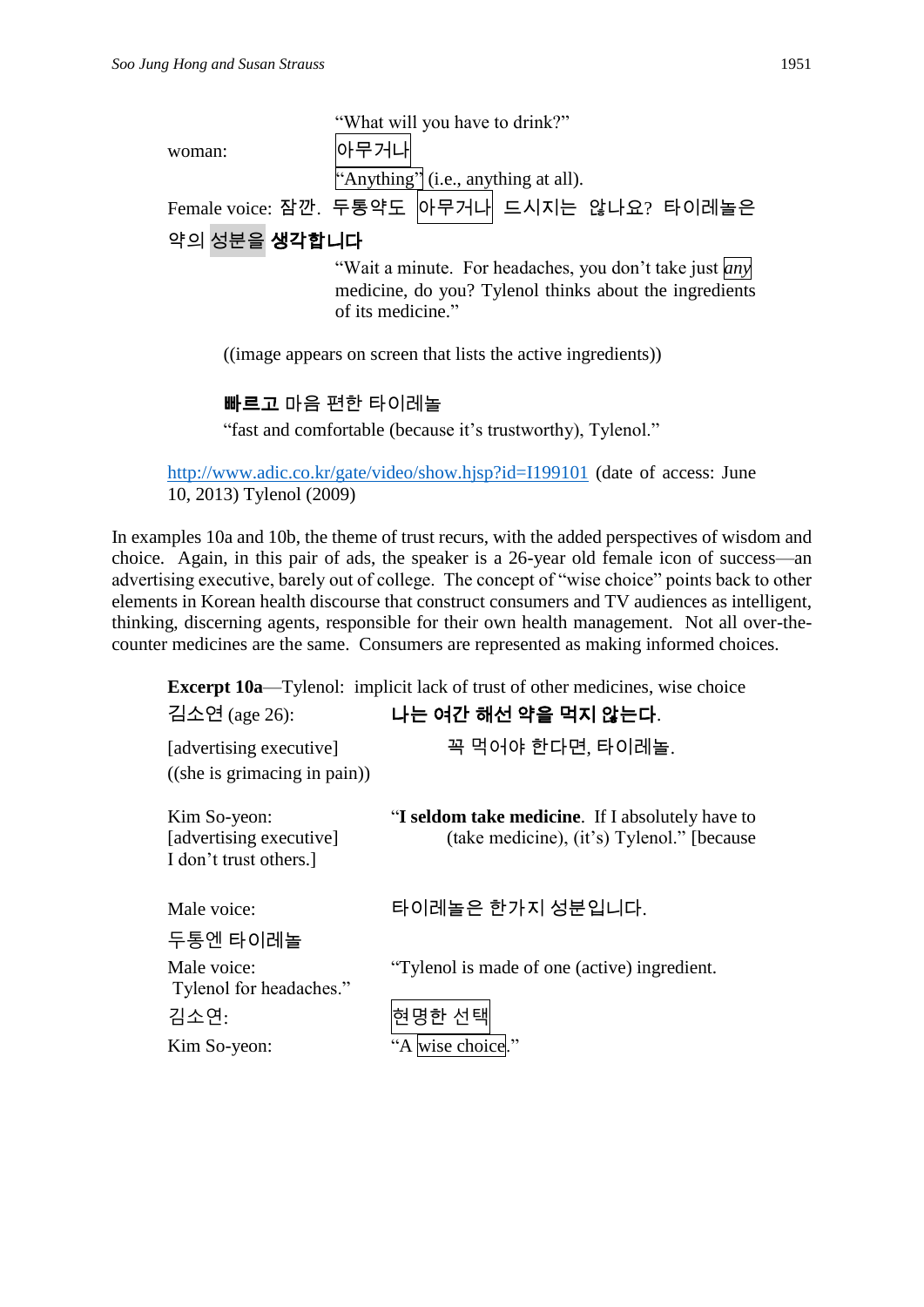| <b>Excerpt 10b</b> – Tylenol: wise choices                                                                                                                                                                                                    |  |                               |  |                   |  |  |
|-----------------------------------------------------------------------------------------------------------------------------------------------------------------------------------------------------------------------------------------------|--|-------------------------------|--|-------------------|--|--|
| 방송인 정은아: 방송에선 순간 순간 <mark>현명한 선택</mark> 이 필요하죠. 빠르고                                                                                                                                                                                           |  |                               |  |                   |  |  |
| 믿을 수 있는. 그게 가장 현명한 선택 아닌가요? 그래서 전,                                                                                                                                                                                                            |  |                               |  |                   |  |  |
| 타이레놀이에요.                                                                                                                                                                                                                                      |  |                               |  |                   |  |  |
| Eun-A Jung (broadcaster): "During broadcasts, every moment, we need to<br>make wise choices, right?" Fast and trustworthy. Isn't it (i.e., fast and<br>trustworthy medicine) the wisest choice <sup>[2]</sup> That's why Tylenol (is for me). |  |                               |  |                   |  |  |
| Male voice:                                                                                                                                                                                                                                   |  | 두통엔 타이레놀                      |  |                   |  |  |
| Male voice:                                                                                                                                                                                                                                   |  | "Tylenol for headaches."      |  |                   |  |  |
| 방송인 정은아:                                                                                                                                                                                                                                      |  |                               |  | 타이레놀로 현명하게 선택하세요. |  |  |
| Eun-A Jung (broadcaster):                                                                                                                                                                                                                     |  | "Choose wisely with Tylenol." |  |                   |  |  |

<http://www.adic.co.kr/gate/video/show.hjsp?id=I104648> (date of access: June 10, 2013) Tylenol (2003)

The final two excerpts are from Bayer aspirin commercials: Excerpt 11 from the U.S. and Excerpt 12 from South Korea.

These ads juxtapose the complexity of themes that we have been discussing: an ideology of fatalism with agency over one's health management ascribed to the medicines and the physicians in the U.S. contexts, and an ideology of optimism with agency concerning health management ascribed to the individual consumer. In Excerpt 11, (and in other Bayer aspirin advertising campaigns), the medicine is credited for saving a person's life—just like the doctor said it would. The agentive forces in the ad are: the sufferer, who followed the doctor's instructions to take aspirin; the aspirin itself; and the physician.

**Excerpt 11:** Bayer aspirin—Bayer…actually helped save her life

((one by one, individual family members are talking about how Bayer aspirin was responsible for saving the life of the mother and wife depicted in this scene))

- Husband: Y'know, if it weren't for my wife's arthritis, she wouldn't be here today. She's always depended on extra strength Bayer for arthritis pain. Nothing worked better.
- Daughter: When Mom had a heart attack, she knew to take original strength Bayer, like the doctor said.
- Son: Bayer not only took care of my mom's arthritis pain, it actually helped save her life.
- Wife: Knowing all that Bayer can do, why would anyone choose another pain reliever?

**<http://www.youtube.com/watch?v=MrfRIhyWKbg>**((accessed June 10, 2013))

Excerpt 12, for Bayer Aspirin Protect, the South Korean version of Bayer aspirin, nicely juxtaposes the themes as noted in Excerpt 11, in addition to the opening of *The Dr. Oz Show*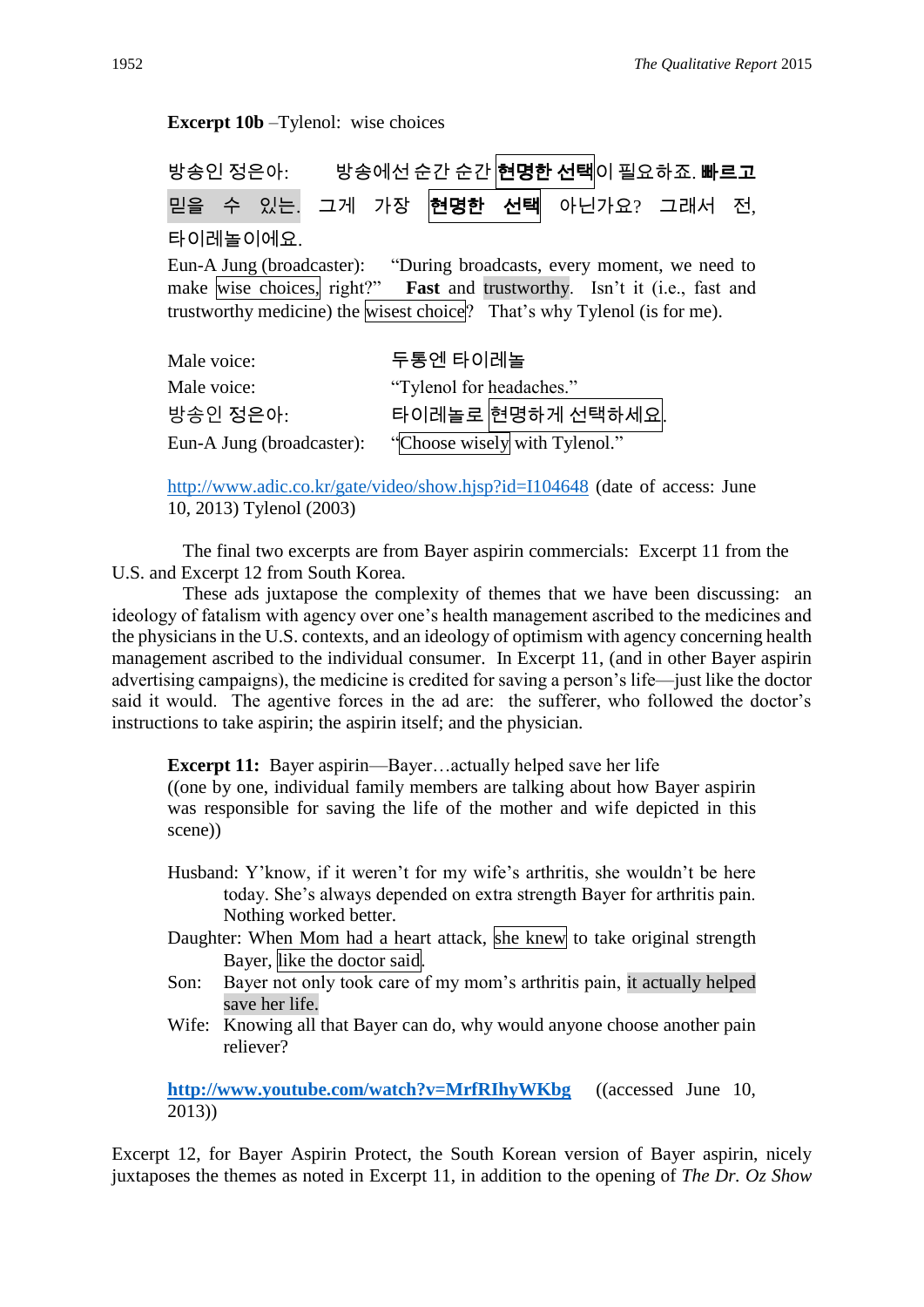in Excerpt 2. Instead of potential sufferers disappearing by sitting down and fading out of view, individuals who meet certain health criteria are asked to raise their hands—to metaphorically stand up and be counted. And the message at the end of the commercial explicitly places full agency and responsibility in the patient/consumer, not the medicine and not the physician:

**Excerpt 12:** Bayer Aspirin Protect—"Let's check and control" ((Camera shows many hikers on a mountain and a reporter is there asking questions))

# 리포터 : 여기서 중년을 넘긴 분들, 손들어 보세요

reporter: "If any of you are over middle age, please raise your hand" ((many people raise their hands))

그 중에서

"within this group," ([i.e., people over middle age] how many of you have:)

고혈압

"high blood pressure?"

((two couples raise their hands)),

비만

"obese?"

당뇨

"diabetes?"

((an older looking couple raises their hands: a heavyset woman and a man with diabetes))

# 고지혈증

"high cholesterol?" ((several people raise their hands))

# 심혈관질환 가족력

"family history of cardiovascular disease?" ((several people raise their hands, and by now everyone in the group has raised hands)

# Female voice: 양손을 다 드셨다면, 심혈관 질환을 예방하세요

"If you raised both hands, prevent cardiovascular disorders."

리포터: 체크하고 관리하자.

"Let's check and control."

바이엘 아스피린 프로텍트

Bayer's Aspirin protect.

<http://www.adic.co.kr/gate/video/show.hjsp?id=I208503>(date of access: June 10, 2013) Aspirin protect (2009)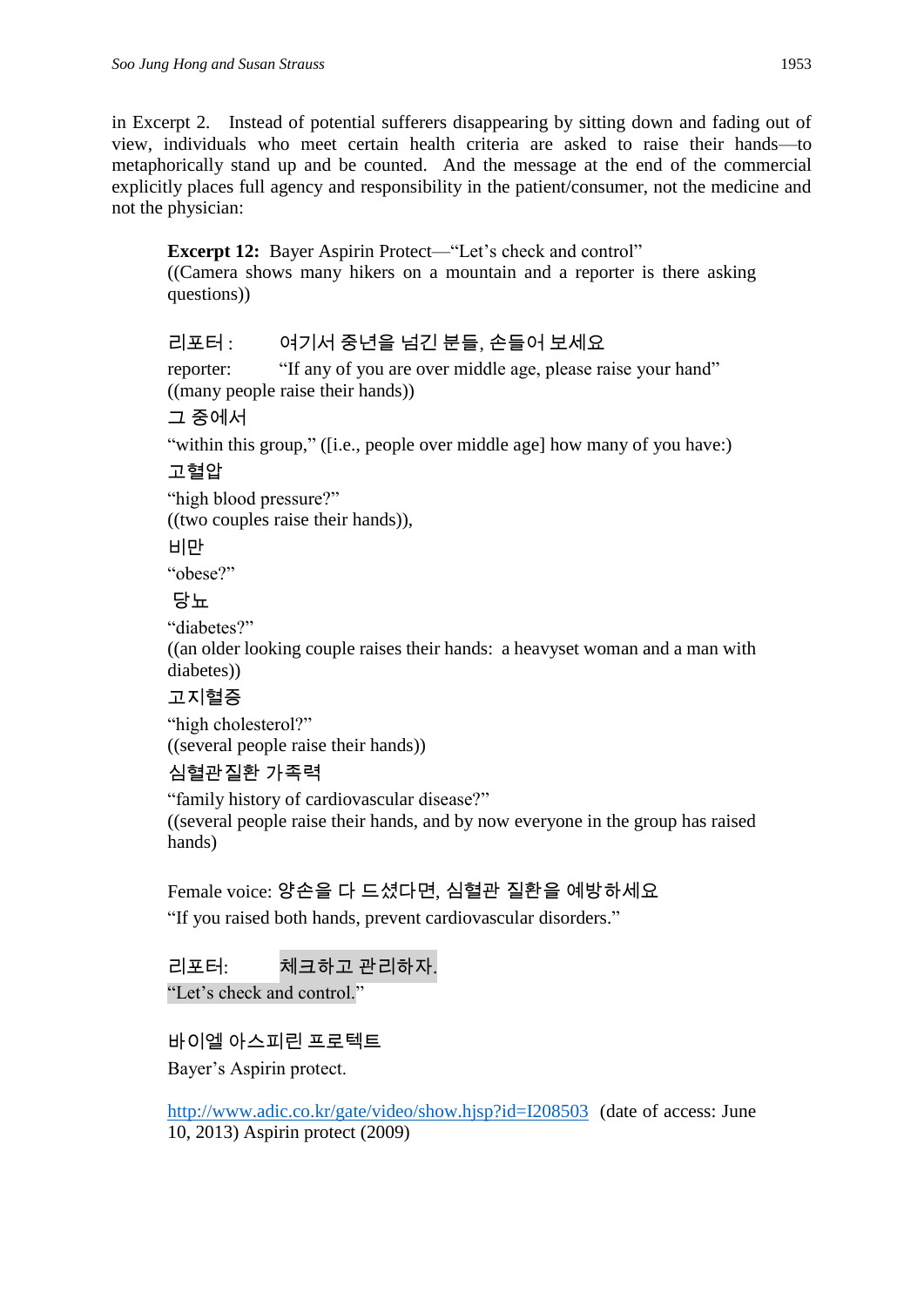#### **Discussion**

Health and illness are constructed in distinct ways in the public discourse of the United States and South Korea. Using a database of television programs, TV commercials, and cigarette warning labels, we have discovered that the discourse of health, genetics, illness and medicine in the United States is driven by an ideology of fatalism, while in South Korea, it is driven by an ideology of optimism. We elucidate the various ways in which the respective ideologies of fatalism and optimism are indexed in these multiple instances of public discourse. The predominant indexical patterns point to an underlying discursive practice of "holding death at bay" in the U.S. database and an underlying discursive practice of "prolonging life" in the South Korean database. At the heart of these ideologies is the concept of *agency,* and, specifically, which entities are framed as capable of and/or responsible for effecting change and the processes through which such change might occur.

Our findings reflect that in the U.S. public health discourse, what is characterized as *potentially fatal* are diseases and their related health threats. Agents of change in this arena are typically U.S. medicines and U.S. physicians. Sufferers are indexed variably as vulnerable, powerless, at risk, on the verge of death, as potential agents of change. Doctors are indexed as heroes, as problem solvers, as saviors, as co-participants in the healing process. Medicines are indexed variably as magical potions or potential poisons—substances that heal or substances that damage. And medicine companies are indexed as science research centers, as laboratories for experimentation, as commercial benefactors—with solutions to both commonplace and unique ailments that over-the-counter medications cannot provide. More specifically, in the U.S., heart disease and cancer are presented as affect-laden, fear-inducing threats, medicines are constructed as omnipotent, and physicians, as omniscient. "Death" is explicit and medicines and physicians hold it at bay.

In contrast, in South Korean public health discourse, disease is characterized essentially as a potential peril, yet one that could be addressed and ameliorated and even cured—not as a near certain death-causing phenomenon. In the South Korean discourse, it is the consumers who are positioned as the agents of change, as thinking individuals who make informed choices based on evidence and medical expertise. Furthermore, the South Korean discourse contains epistemic challenges, presenting facts and figures to consider and weigh in choice- and decision-making processes. "Life" is explicit and efforts by consumers, patients, and physicians are geared toward prolonging and enhancing it.

In spite of the distinct discursive differences and interesting findings, however, there are a few limitations in this study. First, we cannot ignore the fact that the conventional/customary use of language and socio-linguistic characteristics may affect the uses of public health discourse in each country. For example, when it comes to discourses in genetics, illness and medicine indexing fatalism and optimism, the influences of direct/indirect expressions, which are more common in Korean language, might be even more powerful because they can affect epistemic stance deciding the degree of certainty or uncertainty of genetic/disease risk factors. This can be understood as an example of the power of discourse; all of our experience is created by discourse and discourse in turn, expresses, creates, and transforms reality. At the same time, however, more research is needed to see the clearer influences of indirect expressions on epistemic stance beyond the customary use of discourse; how much is consumer/audience's cognition on the threat and uncertainty influenced by the different types of customary discourse indexing epistemic stance? Therefore, it might be useful for future studies to address this issue by investigating the reception of public health discourse in each country and comparing them to each other. Furthermore, as mentioned earlier,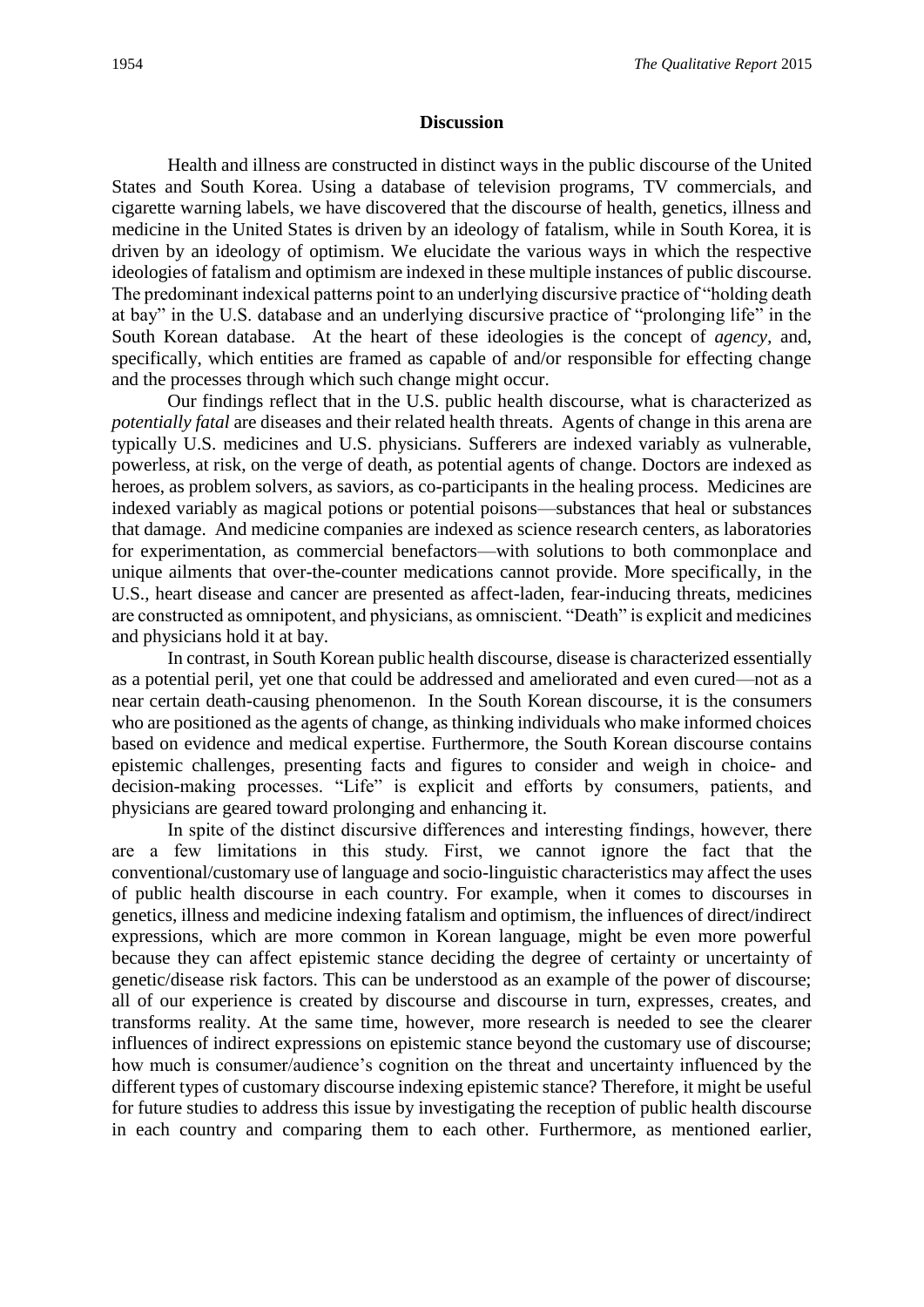pharmaceutical ads do not exist in South Korea<sup>4</sup> because of the current South Korean pharmaceutical affairs law. Therefore, we couldn't include South Korean health discourse regarding statin drugs, and this can be one of the limitations.

In addition, as discussed previously, public health discourses employing diverse discursive strategies appear to induce influences associated with audience understanding of the potential risks and threats. Therefore, this research also reveals the potential and necessity of socio-linguistic research on the existing important issues in health communication (e.g., genetic determinism, public health campaign evaluation, cancer fatalism, and streamlined/hedged health news coverage). Since people's understanding of health locus of control can greatly influence people's health decision and the locus of control cannot be free from discursive power, future studies need to examine ways for interdisciplinary collaboration between linguistics studies and health communication beyond the public face of "value-free" science. As witnessed in this study, there is a great potential in the nexus between health communication and linguistics research. The alliance will be able to help promote interdisciplinary advances in both public health communication and applied linguistics research. The discursive practices of "holding death at bay" and "prolonging life" permeate public discourse on health and wellness in the U.S. and South Korea, respectively, especially concerning family health history and genetic predisposition to serious illness like heart disease and cancer. The "fatalism" documented in communication-based research on U.S. news reporting and framing plays out within these and other instances of public discourse. And while the South Korean ideology of "prolonging life" and the emphasis on children and family as represented in public health discourse is an as yet unstudied area of social interaction, the theme is consistently evident throughout the data. Even cigarette warning labels echo the practice: 금연하면 건강해지고

장수할 수 있습니다 "**You can** be healthy and **live longer** if you quit." 5

#### **References**

- Addis, M. (2005). Commentary: New technologies and cultural consumption edutainment is born. *European Journal of Marketing, 39*(7/8), 729-736.
- Ahearn, L. M. (2001). Language and agency. *Annual Review of Anthropology, 30,* 109–137.
- Al Zidjaly, N. (2009). Agency as an interactive achievement. *Language in Society, 38,* 177- 200.
- Andrews, L. B. (1999). Predicting and punishing antisocial acts: How the criminal justice system might use behavioral genetics. In R. A. Carson, & M. A. Rothstein (Eds.), *Behavioral genetics: The clash of culture and biology* (pp. 116–155). Baltimore, MD: John Hopkins University Press.
- Angell, M., & Kassirer, J. (1994). Clinical research: What should the public believe? *New England Journal of Medicine, 331,* 189–190.
- Bae, H-S. (2012). 치매에 관한 TV 뉴스 보도 분석, 2000-2009 년: 한국 사례 [TV News Coverage of Dementia from 2000 to 2009: The Case of South Korea]*. In-mun-Yeon-gu [Humanities Research (Korea)], 65,* 1598-2211.

 $\overline{a}$ 

<sup>4</sup> Pharmaceutical ads (Table 1) do not exist in Korea because prescription medications are only "advertised" privately to medical expert groups, and not to the general public. Korean drug companies are partially subsidized by the Korean government **(**Clause 2, Article 84 of enforcement regulations, under clause 6 of Article 68 in the South Korean pharmaceutical affairs law).

<sup>5</sup> Cigarette warning (2005-2007)

[http://en.wikipedia.org/wiki/Tobacco\\_packaging\\_warning\\_messages#South\\_Korea](http://en.wikipedia.org/wiki/Tobacco_packaging_warning_messages#South_Korea)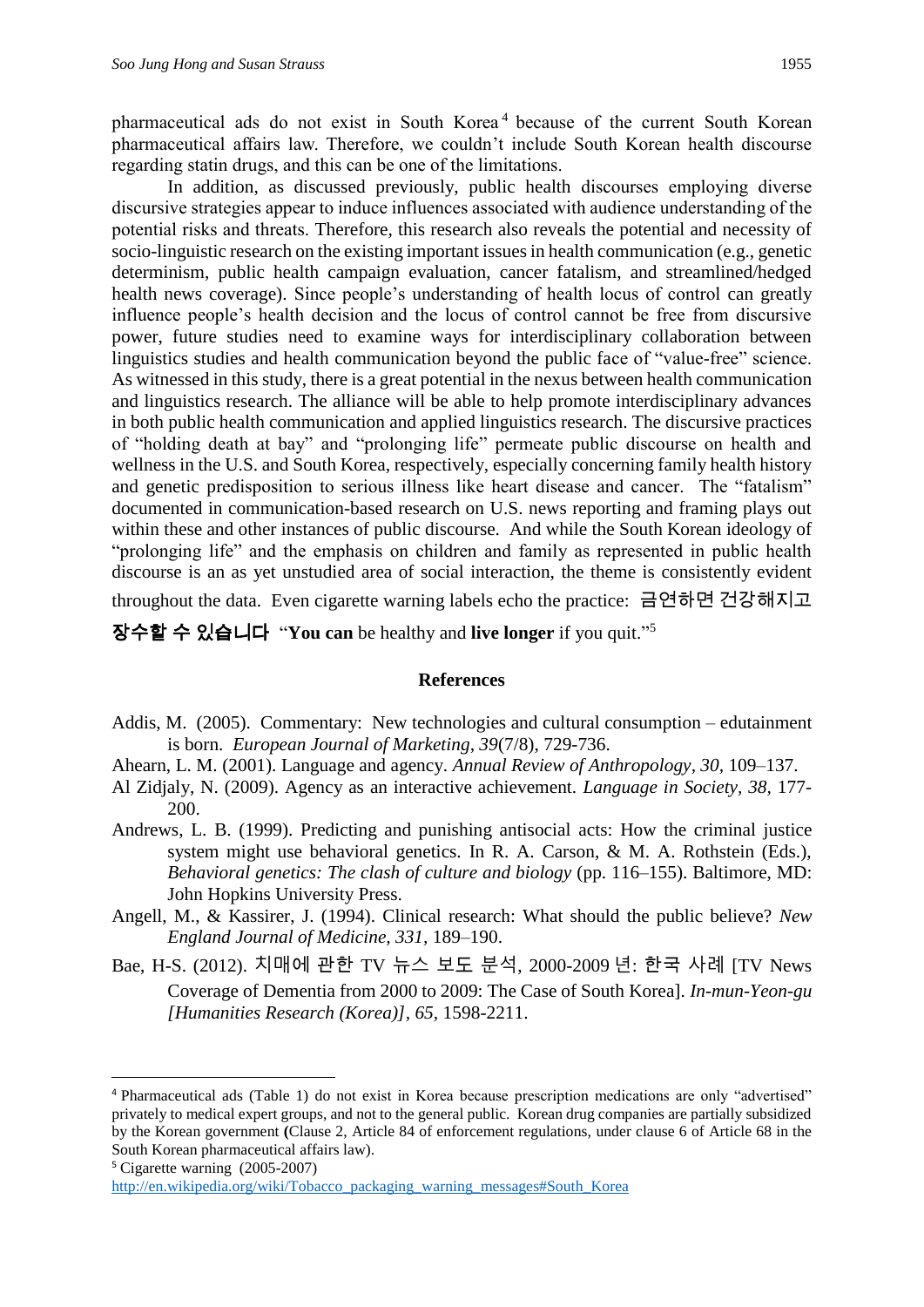- Blommaert, J. (2015). Pierre Bourdieu and language in society. Working Paper 153 in *Urban Language and Literacies*. London, UK: Kings College.
- Brody, J. E. (1999). Communicating cancer risk in print journalism. *Journal of the National Cancer Institute Monographs, 25,* 170–172.
- Bucholtz, M. (2009). From stance to style: Gender, interaction, and indexicality in Mexican immigrant youth slang. In A. Jaffe (Ed.), *Stance: Sociolinguistic perspectives* (pp. 146- 170). Oxford, UK: Oxford University Press.
- Bucholtz, M. (2011). *White kids: Language, race, and styles of youth identity.* Cambridge, UK: Cambridge University Press.
- Condit, C. M., Ofulue, N., & Sheedy, K. M. (1998). Determinism and massmedia portrayals of genetics. *American Journal of Human Genetics*, *62*, 979-984.
- Condit, C. M., Parrott, R. L., & O'Grady, B. (2000). Principles and practice of communication strategies for genetics in public health. In M. J. Khoury, W. Burke, & E. Thomson (Eds.), *Genetics and public health: Translating advances in human genetics into disease prevention and health promotion* (pp. 549-567). New York, NY: Oxford University Press.
- Du Bois, J. (2007). The stance triangle. In E. Englebretson (Ed.), *Stancetaking in discourse: Subjectivity, evaluation, interaction* (pp. 139-182). Amsterdam: John Benjamins.
- Duranti, A. (2004). Agency in language. In A. Duranti (Ed.), *A companion to linguistic anthropology* (pp. 451-473). Malden, MA: Blackwell.
- Entman, R. M. (1993). Framing: Towards clarification of a fractured paradigm*. Journal of Communication*, *43*(4), 51-58.
- Fairclough, N. (1995a). *Media discourse.* London, UK: Edward Arnold.
- Fairclough, N. (1995b). *Critical discourse Analysis*. London, UK: Longman.
- Fairclough, N. (2001). *Language and power*. London, UK: Longman.
- Fairclough, N. (2003) *Analyzing discourse: Textual analysis for social research.* London, UK: Routledge.
- Greenberg, D. S. (1975). A critical look at cancer coverage. *Columbia Journalism Review, 13*(5), 40-44.
- Goffman, E. (1974). *Frame analysis.* New York, NY: Free Press.
- Guttman, N. (2000). *Public health communication interventions: Values and ethical dilemmas.* Thousand Oaks, CA: Sage.
- Jaffe, A. (2009) *Stance*. *Sociolinguistic perspectives*. Oxford, UK: Oxford University Press.
- Jensen, J. D. (2008). Scientific uncertainty in news coverage of cancer research: Effects of hedging on scientists' and journalists' credibility. *Human Communication Research, 34*, 347–369.
- Jensen, J. D., Carcioppolo, N., King, A. J., Bernat, J. K., Davis, L. A., Yale, R., & Smith, J. (2011). Including limitations in news coverage of cancer research: Effects of news hedging on fatalism, medical skepticism, patient trust, and backlash. *Journal of Health Communication, 16*, 486–503. doi: 10.1080/10810730.2010.546491.
- Johnstone, B. (2009). Stance, style, and the linguistic individual. In A. Jaffe (Ed.), *Stance: Sociolinguistic perspectives* (pp. 29-52). Oxford, UK: Oxford University Press.
- Jung, E-C. (2011). 유방암 관련 언론보도의 프레이밍 특성에 대한 연구 [Media's breast

cancer news framing and its implications]. 언론과학연구 *[Communication Science Research], 11*(2), 402-440.

Kim, H-K. (2010). 신종인플루엔자 *A(H1N1)* 관련 과학보도 프레임 비교 연구 *:* 

<sup>조</sup>선일보와 경향신문을 중심으로 *[A comparative study on the media frames of science reports on influenza A (H1N1) virus: With a focus on the Chosun Ilbo and*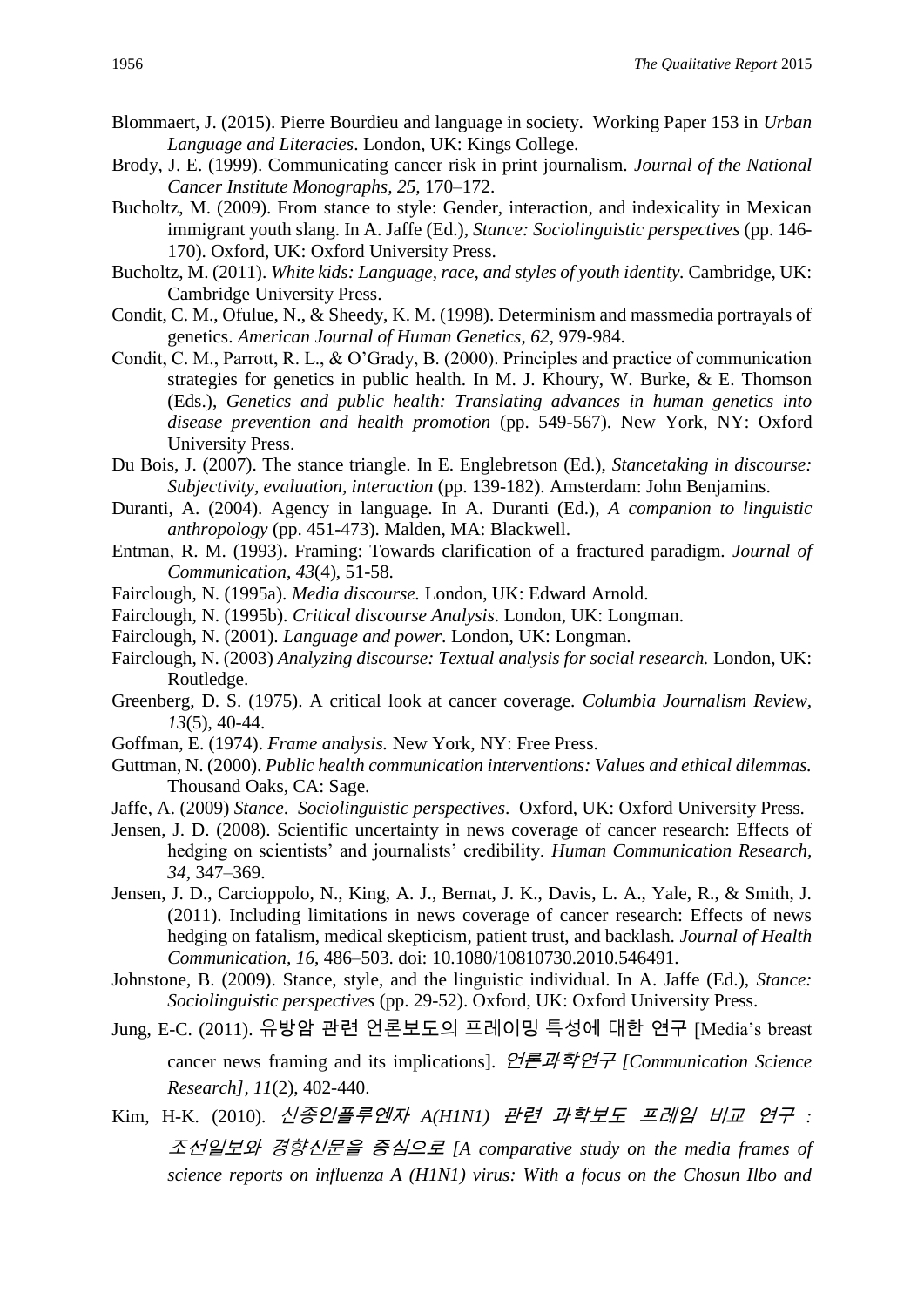*Kyunghyang]* (Unpublished master's thesis). Sungkyunkwan Univeristy, Seoul, South Korea.

- King, M-J. (1993). The American theme park: a curious amalgam. In R. B. Browne, & R. J. Ambrosetti (Eds.), *Continuities in popular culture: The present in the past and the past in the present and future* (pp. 49-60). Bowling Green, OH: Bowling Green State University Popular Press.
- Lee, C. J., Niederdeppe, J., & Freres, D. (2012). Socioeconomic disparities in fatalistic beliefs about cancer prevention and the internet. *Journal of Communication*, *62*(6), 972-990.
- Lippman, L. (1992) Led (astray) by genetic maps: The cartography of the human genome and health care. *Social Science & Medicine, 35*, 1469–1476.
- Nelkin, D., & Lindee, S. (1995). *The DNA mystique: The gene as cultural icon*. New York, NY: W. H. Freeman.
- Niederdeppe, J., & Gurmankin Levy, A. (2007). Fatalistic beliefs about cancer prevention and three prevention behaviors. *Cancer Epidemiology, Biomarkers & Prevention*, *16,* 998– 1003. doi: 10.1158/1055-9965.epi-06-0608
- Niederdeppe, J., Fowler, E. F., Goldstein, K., & Pribble, J. (2010). Does local television news coverage cultivate fatalistic beliefs about cancer prevention? *Journal of Communication*, *60,* 230–253. doi: 10.1111/j.1460-2466.2009.01474.x
- Ochs, E. (1990). Indexicality and socialization. In J. Stigler, G. Herdt, & R. Shweder (Eds.), *Cultural psychology: The Chicago symposia*. Cambridge, UK: Cambridge University Press.
- Ochs, E. (1992) Indexing gender. In A. Duranti & C. Goodwin, (eds.), *Rethinking context: Language as an interactive phenomenon*, (pp. 335-358). Cambridge, UK: Cambridge University Press.
- Ochs, E. (1996). [Linguistic resources for socializing humanity.](http://www.sscnet.ucla.edu/anthro/faculty/ochs/articles/96soc_hum.pdf) In J. Gumperz & S. Levinson (eds.), *Rethinking linguistic relativity* (pp. 407-438). Cambridge, UK: Cambridge University Press.
- Ochs, E. (2012). Experiencing language. *Anthropological Theory, 12*(2), 142-160.
- Parascandola, M. (2000). Health in the news: What happens when researchers and journalists collide*. Research Practitioner, 1,* 1–29.
- Parrott, R. L., Silk, K. J., & Condit, C. (2003). Diversity in lay perceptions of the sources of human traits: Genes, environments, and personal behaviors. *Social Science and Medicine*, *56*, 1099-1109.
- Peters, T. (1997). *Playing God? Genetic determinism and human freedom*. New York, NY: Routledge.
- Powe, B. D., & Finnie, R. (2003). Cancer fatalism: The state of the science. *Cancer Nursing, 26,* 454–467.
- Rothstein, M. A. (1999). Behavioral genetic determinism: It's effects on culture and law. In R. A. Carson, & M. A. Rothstein (Eds.), *Behavioral genetics: The clash of culture and biology* (pp. 89–115). Baltimore, MD: John Hopkins University Press.
- Russell, C. (1999). Living can be hazardous to your health: How the news media cover cancer risks. *Journal of the National Cancer Institute Monographs, 25,* 167–170.
- Silverstein, M. (1976). Shifters, linguistic categories, and cultural description. In K. Basso & H. Selby (Eds.), *Meaning in Anthropology* (pp. 11-55). Albuquerque, NM: University of New Mexico Press.
- Silverstein, M. (1996). Indexical order and the dialectics of sociolinguistic life: In R. Ide, R. Parker, & Y. Sunaoshi (Eds.), *Third annual symposium about language and society, Austin* (pp. 266-295). Austin, TX: University of Texas, Department of Linguistics.
- Slenker, S. E., & Spreitzer, E. A. (1988). Public perceptions and behaviors regarding cancer control. *Journal of Cancer Education, 3,* 171–180.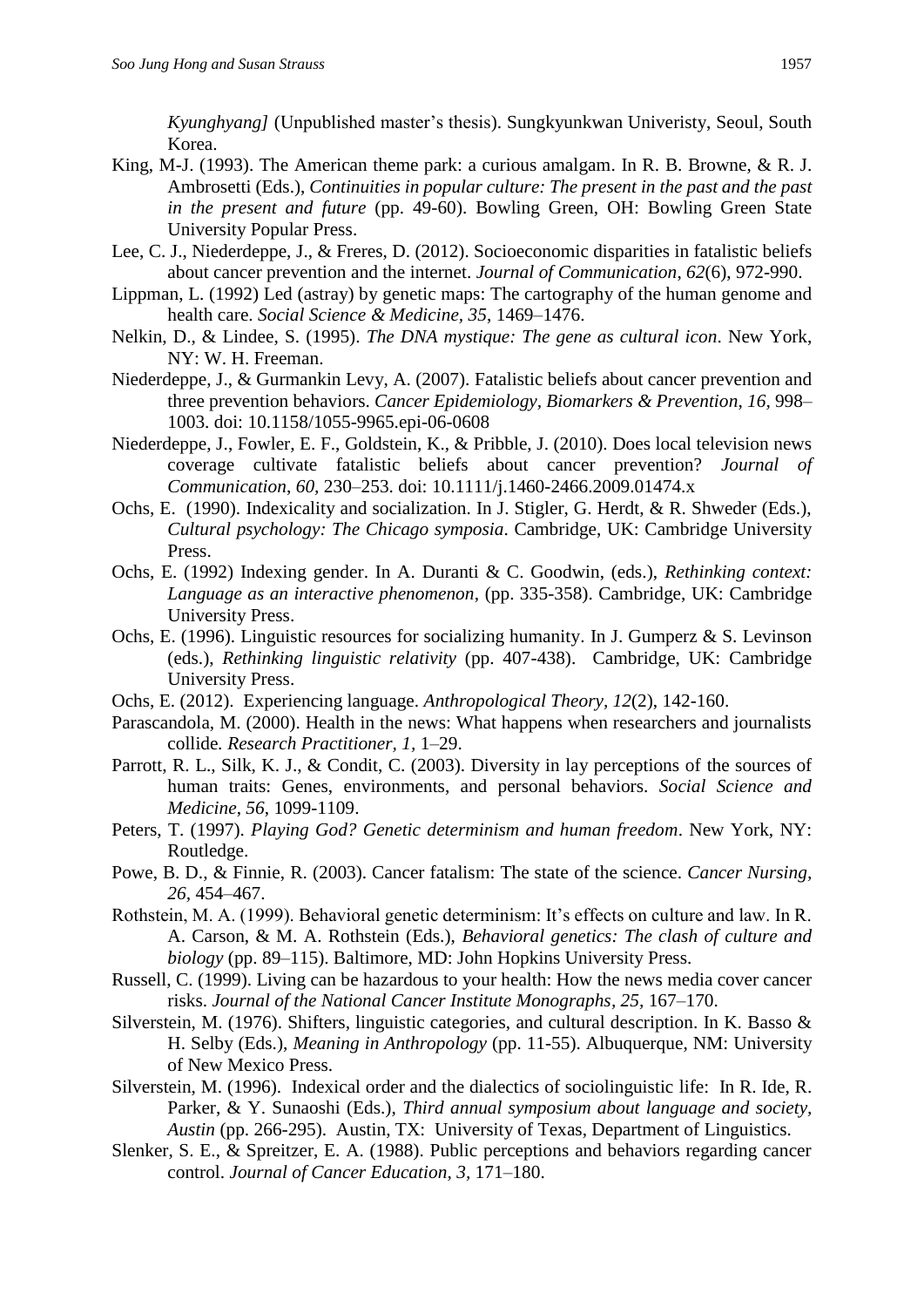- Strauss, S., & Eun, J. (2005). Indexicality and honorific speech level choice in Korean. *Linguistics, 43,* 251-651.
- Strauss, S., & Feiz, P. (2014). *Discourse analysis: Putting our worlds into words.* New York, NY: Routledge.
- Strauss, S., & Youn, J. (2012). The emergent construction of interpersonal closeness and distance in problem-solution television programs. *The Korean Language in America.*
- van Dijk, T.A. (1984). *Prejudice in Discourse: An Analysis of Ethnic Prejudice in Cognition and Conversation*. Amsterdam: Benjamins.
- van Dijk, T.A. (1987). *Communicating Racism: Ethnic Prejudice in Thought and Talk*. Newbury Park, CA: Sage Publications.
- van Dijk, T.A. (2008). *Discourse and power*. New York, NY: Palgrave Macmillan.
- Wertsch, J. V., Tulviste, P., & Hagstrom, F. (1993). A sociocultural approach to agency. *Contexts for Learning: Sociocultural Dynamics in Children's Development*, *23*, 326- 356.
- Wolf, M. J. (1999). *The entertainment economy. How mega-media forces are transforming our lives.* New York, NY: Times Books.

Yeon, J-A. (2012). 건강뉴스에 대한 신문과 방송 보도 비교 연구*:* 조선일보와 *KBS*뉴스를

중심으로 *[A comparative study on the report of newspaper and broadcasting in relation to health news: Focused on the Chosun Ilbo and KBS News Center]* (Unpublished doctoral dissertation). Ewha Womans Univeristy, Seoul, South Korea.

#### **Author Note**

Soo Jung Hong is a PhD candidate in the Department of Communication Arts and Sciences at The Pennsylvania State University, Pennsylvania, USA. She holds a BA in English language and literature and an MA in media and cultural studies from Korea University in South Korea and another MA in health and intercultural communication from The University of Oklahoma. Her academic interest centers on the development of narrative health messages, socio-cultural influence on health message processing/effect, cross-cultural media discourse analysis, and social scientific and linguistic approaches to heath communication. Correspondence regarding this article can be addressed directly to: Soo Jung Hong at, [soh5220@psu.edu.](mailto:soh5220@psu.edu)

Susan Strauss is an associate professor in the Departments of Applied Linguistics, Curriculum and Instruction, and Asian Studies at the Pennsylvania State University. Her area of research centers on discourse and the relationships between discourse, culture, and cognition. She specializes in cross-cultural, cross-linguistic, and cognitive grammatical studies based on English, Korean, Japanese, Spanish, French, Mandarin, Persian, and Amharic. She is co-author of the (2014) book *Discourse Analysis: Putting our Worlds Into Words* (Routledge). Correspondence regarding this article can also be addressed directly to: Susan Strauss at, [sgs9@psu.edu.](mailto:sgs9@psu.edu)

\*Both authors contributed equally to this study.

Copyright 2015: Soo Jung Hong, Susan Strauss, and Nova Southeastern University.